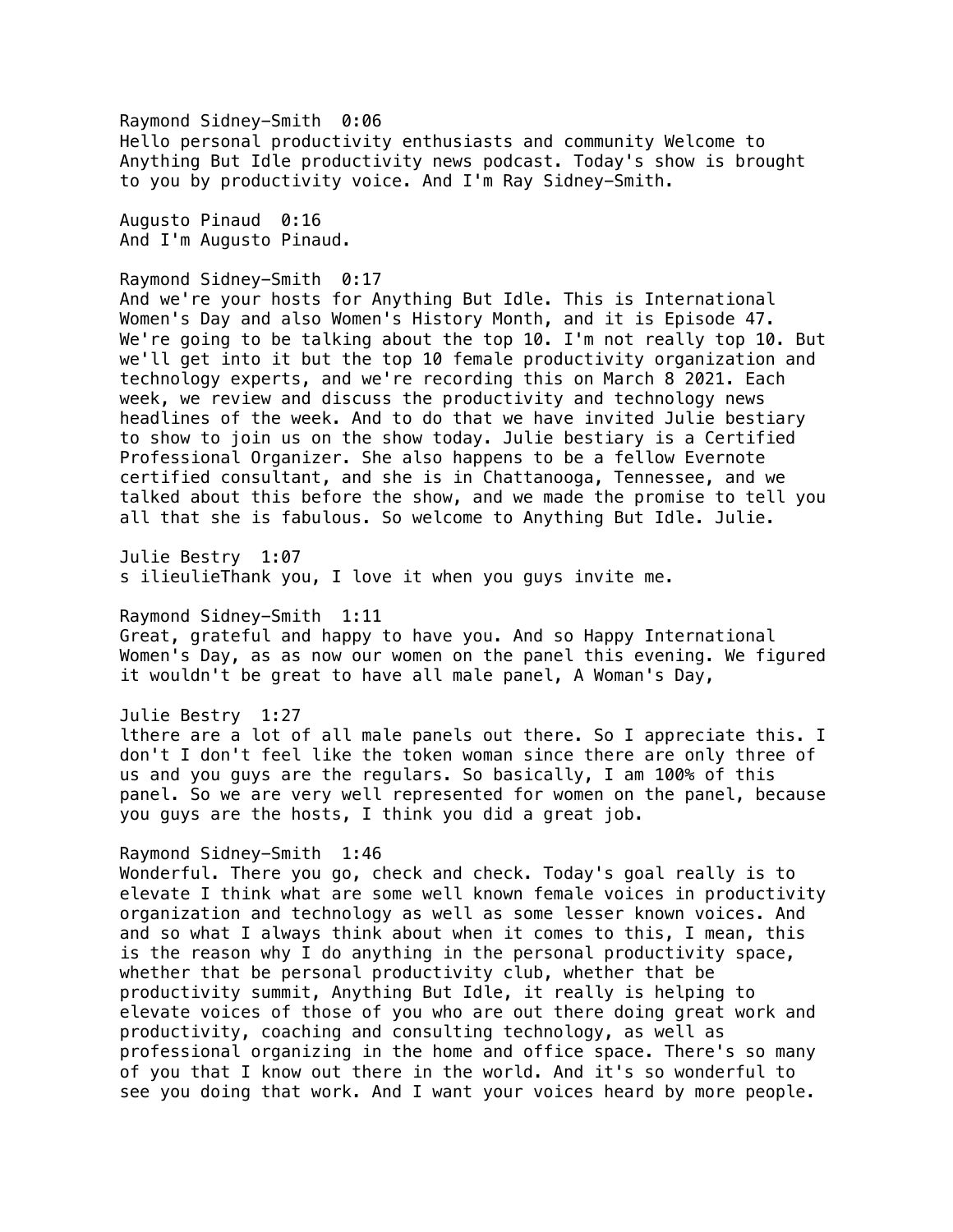And so you know, I always say I don't, I don't need to do this. So I really love being able to do this to be able to elevate those voices. And so this is a really just great day for me to be able to do that. And so I'm looking forward to having this conversation around Women's History Month. And what I thought we would do is, in essence, talk about some of the folks that we have, in our hopper in our repository have asked folks in the personal productivity club to give me names of people that they know. And so we're going to maybe go through some of those and talk about that. But then over the next week, we're going to put those folks into a list and let you pull them and maybe we'll have a top 10 at the end of next week. And we can present that top 10 no matter what everybody on the list. I hope we'll get a little bit more exposure by virtue of that. And so that'll be really wonderful. And we see Dr. Frank Buck has popped into the chat. Hi. Hi, Frank, good to see you, Dr. Buck. And so let's talk about some of the people that joined on the list. And because do you put together some resources of some productivity, you know, roundups of other folks, but from what I saw in the chat from others, was that there were a couple of people I saw Mel Robbins show up in the list and several people noted Mel Robbins, she is an attorney. But many people know her for her motivational work in and on YouTube and TED talks and so on so forth. Julie, do you know Mel Robbins and her work?

#### Julie Bestry 3:58

I don't know. I don't know her. And when I think it was Alina in your group had had mentioned her. And so I wrote her name down. And I'm sure there'll be other names that we're looking at today that I'm gonna go through, I need to add them to my list.

# Raymond Sidney-Smith 4:13

Absolutely. So I'm gonna I'm gonna run through some of these names, because some folks may know them and may not know them. What I'm gonna do though, is anyone who is a, like a New York Times bestselling author, or those folks, they're actually going to be left off of the list for our voting purposes. But I do want you to know that they exist. But I figure if you're New York Times bestselling author or, you know, whatever, you probably don't need as much elevation and voice as some of these others that are on the list here who I really want you to know.

Julie Bestry 4:41 Hey, worked hard to get on the top of that list.

#### Raymond Sidney-Smith 4:45

Oh, I I don't I don't doubt that I'm not I'm not on a New York Times bestselling list either. And I would love maybe someday, but my point is that there are a lot of folks who go under the radar and they have you know, like Gretchen Rubin. She clerked for Justice Sandra Day O'Connor, Associate Justice of the Supreme Court. And she has written extensively and, you know, she's a wonderful author and great all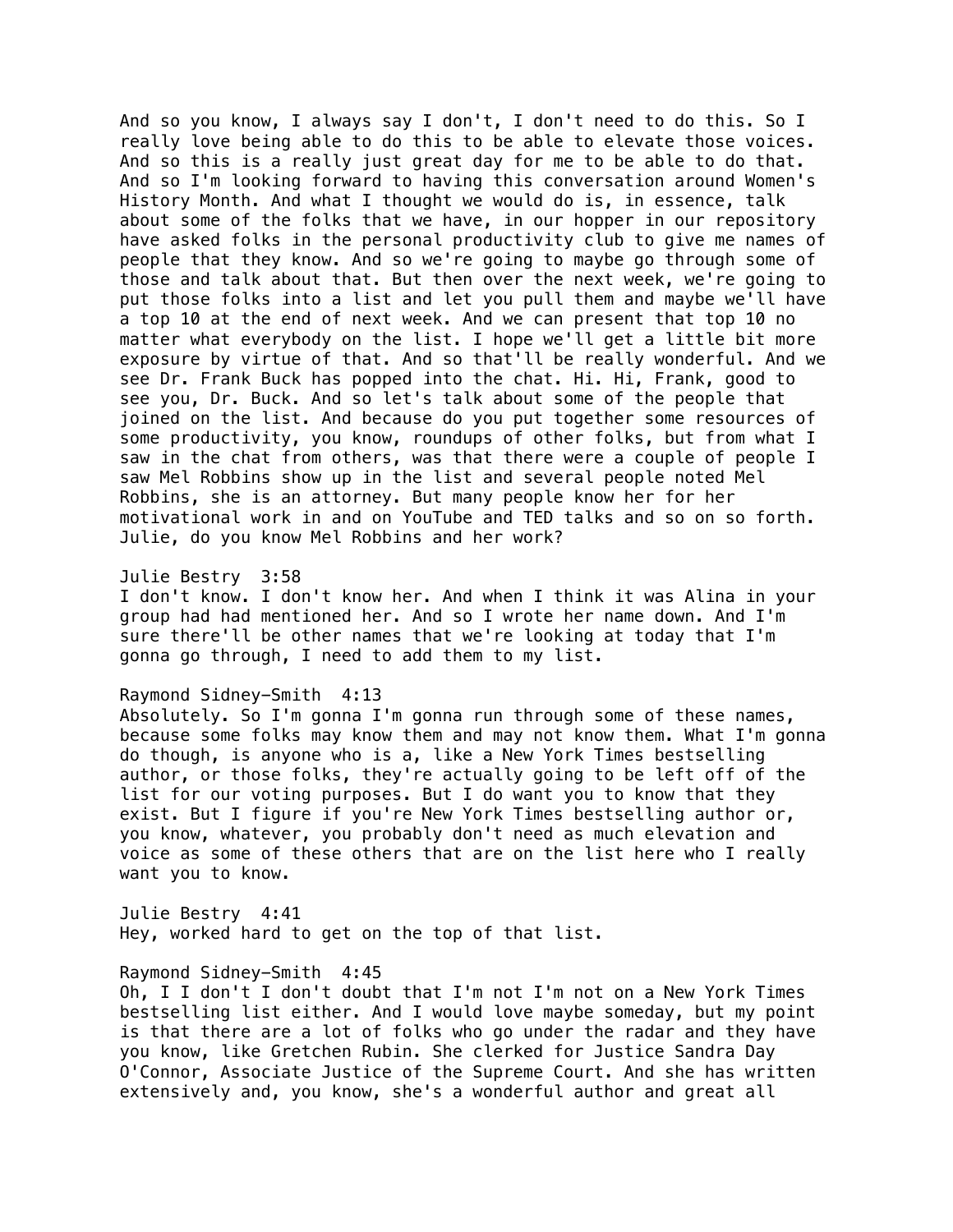around podcaster. So, you know, people know her. And I, you know, and I think that's really good, I want to be able to elevate some maybe lesser known voices. And one of those is I'm gonna hope I'm not butchering your name, but siara conlan she, I believe is in Ireland. And, and so CR had tip she's in personal productivity club as well. And it's good to get to meet her in personal productivity club, but also to know that she exists and that she's written several books, and all kinds of fun stuff there. But she's a speaker on productivity, a life coach, and and so just really great to see a productivity consultant and coach out there. Of course, I noted Gretchen Rubin. Most of you know her from better than before. And four tendencies as well as the happiness project and her podcast. I think, you know what, Julie? What's, what's her?

Julie Bestry 6:06 happier with Gretchen Rubin.

Raymond Sidney-Smith 6:07 There you go. And she does that with her sister, I believe. Right. Right,

Julie Bestry 6:10 Elizabeth, I wrote it down because Elizabeth craft.

Raymond Sidney-Smith 6:14

Wonderful. Then we have the inimitable Barbara Hemphill, the paper tiger lady, she came up on the list. And then Laura Vander cam the the best selling author of 168 hours. We're actually discussing that on Productivity Book Group this March 31. So if you want to join us for the discussion, you can go ahead and do that. And so Laura Vander cam, and who else were some of the bigger names on the list before we go into Lisa Woodruff was on the list as well. I would consider her not in the she's she's a she's a best selling author. Also, I believe, I think she she's like a Random House author. And I'm trying to think of anyone else who's like in that top tier, of course, Julie Morgenstern. Most people know Julie Morgenstern. And so she came up on the list as well. Alright, those are kind of our big names on the list that I saw. Now, let's flip the script and talk about some of the lesser known names. Who were some of the lesser names that that cropped up on the list. Do you who wants to take that go for Julie? Well,

## Julie Bestry 7:21

I was going to say I don't think you know, because you asked about productivity, organizing and technology because it really does all go together. I don't think you're going to find anyone in naipo or ICD who wouldn't immediately think of Judith Kohlberg, Judith Kohlberg really invented the whole concept of chronic disorganization. And she, she was at the start of the national study group on chronic disorganization, which is now the Institute for challenging disorganization, where, alongside naipo you see most of the education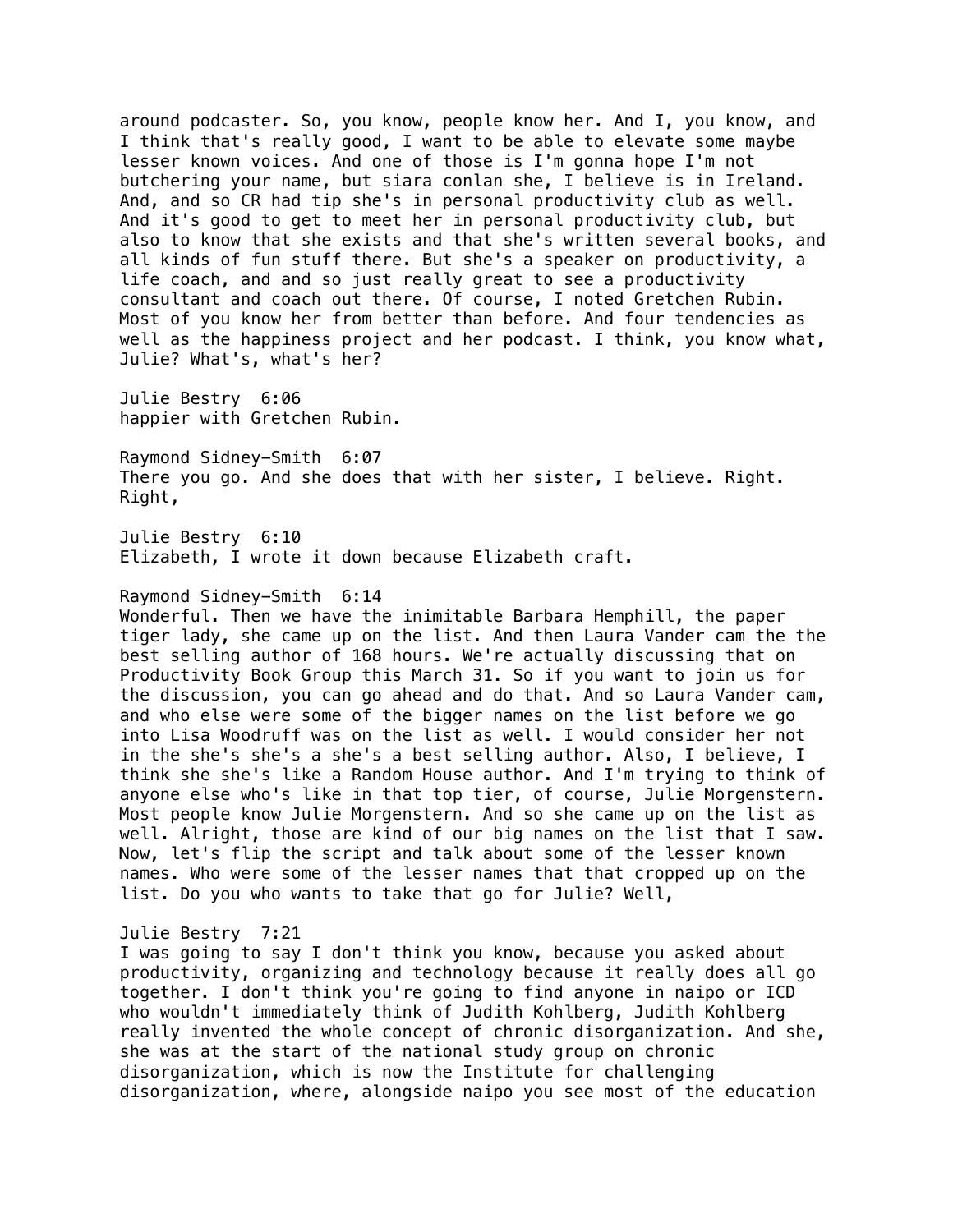and the the rest of the education and training in our field working with people with hoarding disorders, people with chronic disorganization. Anyone with executive function disorders, and Judith has written both in that field, she co wrote a book on Add ways to organize your life conquering chronic disorganization. But she also I actually pulled the books off to the side sorry, forgot to disappear, but organized for disaster. And she wrote this book recently getting organized in the era of endless about everything that we talked about that you guys talk about the emails that keep coming, the text messages and the the the slack channels and how it's almost like nothing ever gets completed. So Judas has to be considered from both that the idea of of everything with organizing, but also all of the little tendrils that that get into our lives in terms of the psychology of what we have to know about in our field.

# Raymond Sidney-Smith 9:07

Absolutely, I know that you won't say this, but your name showed up on the list. And you will be on the list. Again, you know, it's one of those things where you don't have to worry about the the conflict of interest because I want you on that list. And also, Stacy Harmon who's one of our fellow Evernote certified consultants and has a has a background in real estate and does the ever done course that helps people understand how to use Evernote and getting things done. And the she's also one of my fellow Evernote regional leaders from North America. So I'm really just always pleased to help people know more about the work Stacey does.

#### Julie Bestry 9:46

It says it's fabulous. And I have to say although I am an Evernote consultant, if I have anything that's a sticky wicket, you and Stacy are the people to whom I turn for for my questions. Because you are both so on the ball and Stacy's faces, webinars and videos, I will sometimes watch them more than once. And she did that, because it's so carefully crafted that, that there's there's no confusion about how to implement something and, and that's so important so hope Stacy's watching Yay.

## Raymond Sidney-Smith 10:25

I also noted Deb Lee. And Debbie is a Certified Professional Organizer, but she's just an all around technology and productivity expert. And so it's always great to have deadly among any list of Best of and who are some of the other names that I saw, I saw Claire Evans, she wrote a book called broadband. The Untold Story of women who made the internet is what I understand the title is, and I have never heard of her before, which is both remarkable and sad, but also amazing because I just bought the book. I always love having new books to read. And so Claire Evans, she'll be on the list and again, one of those cases where I think that a lot of women in tech have not been elevated as much as obviously the the male, you know, gender and so that's really great to see. I noted earlier, Lisa Woodruff Diana in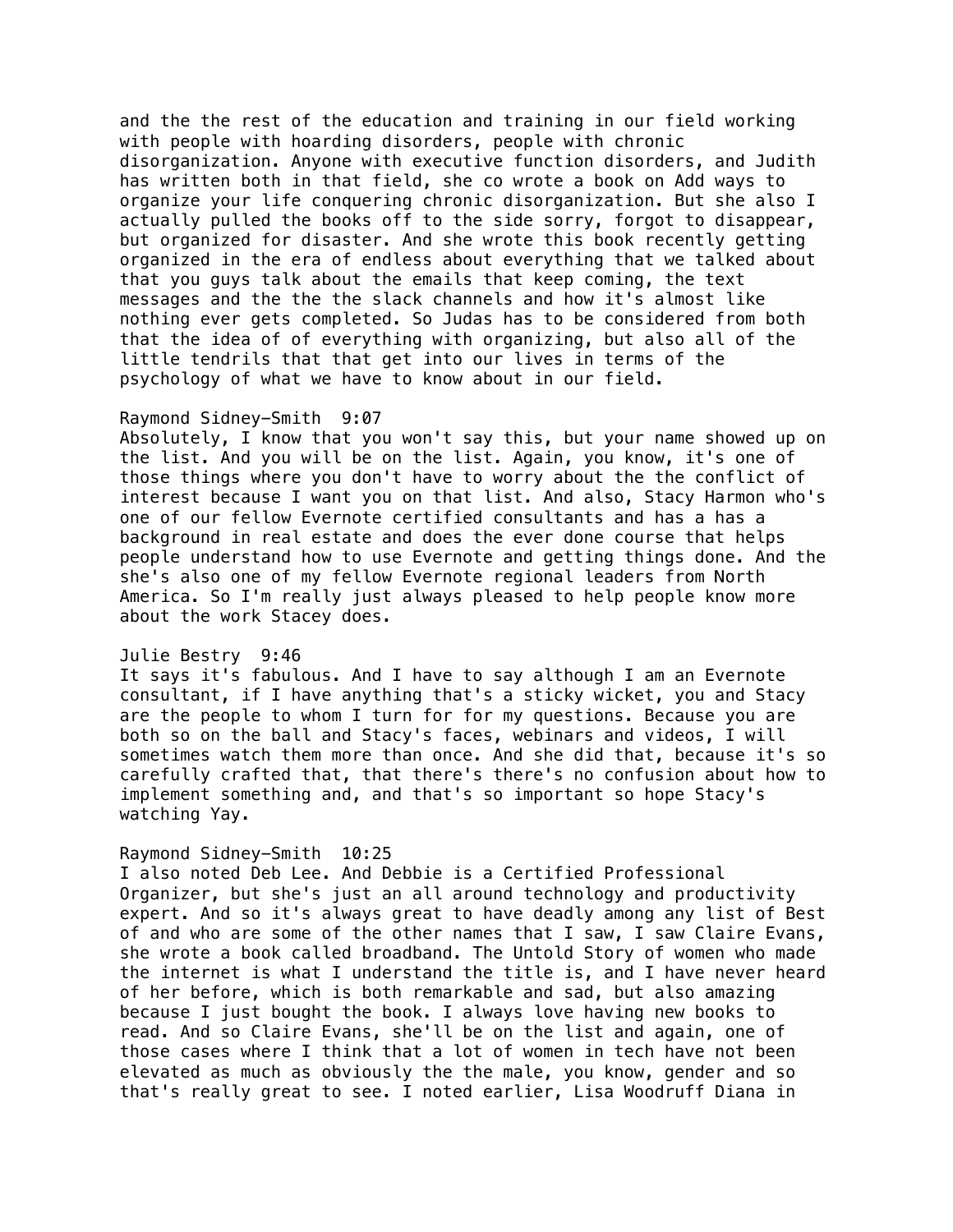personal productivity club noted Lisa Woodruff what Lisa would have organized 365. She wrote a book called the paper solution. And and she has a system called sundae basket and sundae basket. Yeah. All right. Wonderful. Okay. And so Lisa Woodruff will be on that list. And what else who else Michelle Gunn is a friend and colleague. She runs the GTD virtual study group every other week on Thursdays at 4pm. Eastern. And so wonderful to see Michelle on the list. And I'm she just celebrated a birthday. So happy belated birthday to Michelle as well. And who else? Well,

#### Julie Bestry 11:59

I didn't see it or add it to the list. But I think we should consider Tara mcgillicuddy who runs add classes, Tara both for herself and for all of the guests. She has everyone from Ari Tuckman to all sorts of people in the ADHD and productivity field. And she runs these specific classes, she run runs, groups and study groups and and does training as well. And so much of the productivity field that's not around business success, but about personal success tends to touch on on ADHD. So I think Tara mcgillicuddy gets a thumbs up and it hurt her site is add classes.com, I think,

#### Raymond Sidney-Smith 12:47

fantastic, fantastic. And then I also wanted to just give a nod to st a block who will show up on the list, soon as well known for working with ADHD, high performers. And so helping people who are suffering from ADHD and being able to manage their lives well, using her technique and her assessment, really, really fun stuff there. And oh, my gosh, there's so many other people on the list that will be on the list. But just note that we will be putting this list together, I'll put it out tomorrow on social and in personal productivity club and the Anything But Idle show notes, there will be a link to it with all of the folks so you can check them out. And I'm really looking forward to maybe some of them being on the show in the future. So that'll be kind of fun to have more folks represented here on Anything But Idle as well.

#### Augusto Pinaud 13:37

Yeah, so when it comes in the rent of the night and because as much as I'm incredibly happy that we're celebrating, you know, females in productivity and, and all that, it is kind of challenging for me that we do that once a year on for only a day. And that should be done every day. And I needed to put that out is still I'm happy in your show notes you will find, you know, Google came and celebrate people, you know, apples for celebrates nine apps were designed by woman's to woman's But still, I wish that we see this not as a one day celebration, but as an everyday celebration.

## Raymond Sidney-Smith 14:20

Yeah. And so I'm not going to I'm not going to lament over spilled milk. I'm going to be focused on the positive and productive aspects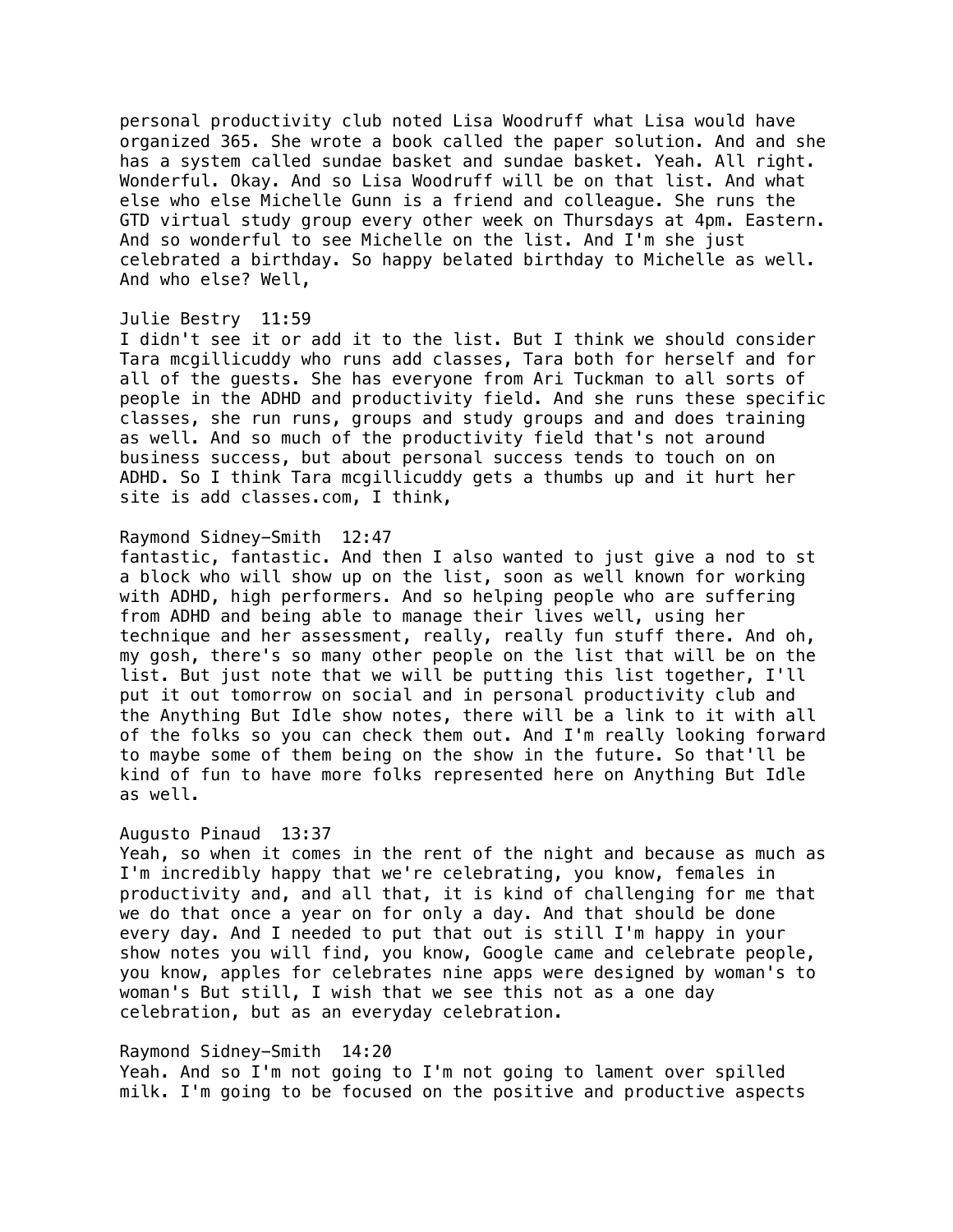of this. And so let's talk about those nine awesome women led apps. Okay, so we have shine. I have no idea what shine is. But I know that we'll get to this in a moment. Julie pointed out that product on how to how to femtech section and we'll get to that shortly. But let's just go through them. Shine is an application that is run by Morrow. whitey Liddy, I'm sorry, Mark, if I'm butchering your name, and Naomi hirabayashi. And so they are

Julie Bestry 15:00 You had no trouble with that name.

#### Raymond Sidney-Smith 15:03

Yeah, the the Chinese and Japanese names I don't have a problem with it is it is the it is the British background names or like, you know those kinds of indo European names where I'm like I said, sure about that,

# Julie Bestry 15:14

I can actually tell you a little bit about my Chinese. Kind of like having your BFF checking in on you. You know, you have a friend who knows that you were going to be having a rough week, you know, we talked last week knows that you're having a rough week and checks in on you. And it's sort of act as though it were your friend who knows how to how to prompt and and sort of cheerlead you to get beyond the difficult points.

#### Raymond Sidney-Smith 15:45

Fantastic. Fantastic. We have her which is a dating app, and part of the queer community. And so if you're lesbian, bisexual, or queer woman, there's a dating app for you wonderful, then clue there. It's a it's about cycles regarding your menstrual cycles. So there's a menstrual cycle application, it looks like clue helps you make sense of symptoms and understand what's normal for your body, which is really great. hopscotch, I'm not going to go through all of these, but just, you know, they're they're out here. We'll put a link to this in the show notes. But it's really great to see like, this is what it looks like hopscotch is programming for kids. And so it like helps kids learn how to code really fun. And so, again, women led or predominantly for women, in terms of that kitchen stories, recipes, is all about engaging home cooks to broaden their culinary horizons. That's fun. I might try that app out. Ground news is a news application built by a female entrepreneur. It seems like where is it? harleen cower. Maybe, maybe that's how you pronounce that name. marigold Lake, which is a coloring books app. Very cool. And then house. Many people maybe don't know house, but it's kind of a design and house, home decor kind of application that that talks about all kinds of that's in that residential and commercial design space. You're gonna say, Julie,

Julie Bestry 17:09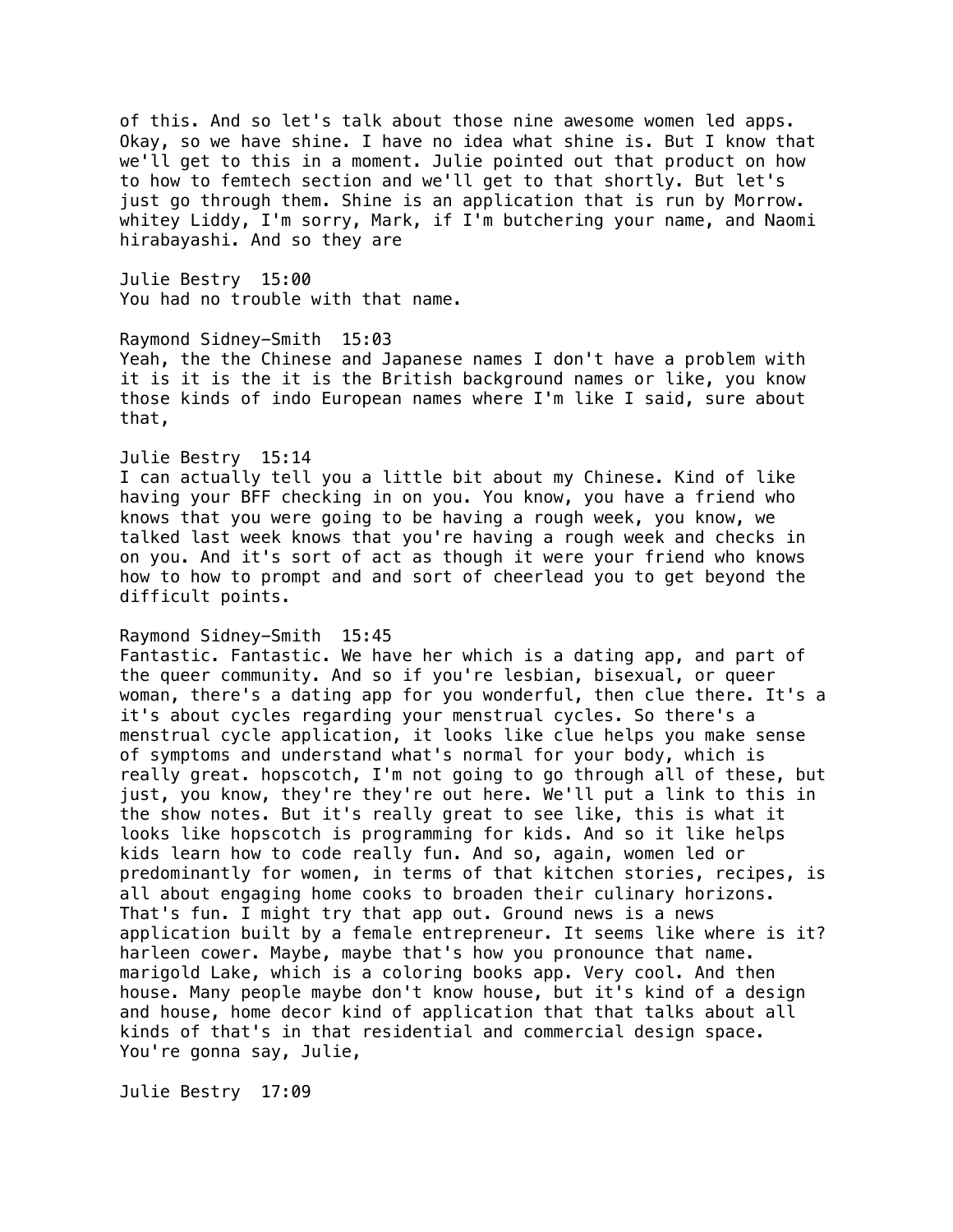I was just going to say the residential organizers in naipo are very big on on house. Oh, yeah,

Raymond Sidney-Smith 17:15 I would imagine so. And then there is an article, Augusta did you pull this article in here from Neverwhere?

Augusto Pinaud 17:23 I did. I did

Raymond Sidney-Smith 17:24 a little bit about it. So

## Augusto Pinaud 17:30

it talks to the article bring, you know, people who are specific to it, and it talks about the people who I'm trying to touch my computer. Sorry, I'm having technology issues today. I want the laptop who has noticed screen to work. I changed my office over the weekend. And now I'm dealing with the nuances of certain computers not having touchscreen. But anyways, it talks about the woman who revolutionized it. And it was an pleasure to read, you know, I didn't know a lot of them. You know, and it was awesome to read, you know, people really on the 1930s and the 1940s. And, and how, if we look at some of these challenges today, as difficult for for a woman in the IT world. You know, it is really interesting to see, you know, these people and to at the bottom of the article, he talks about the hard truth and what is happening and where where is happening with that. So it was interesting to read I again, I a lot of this, we don't know, and we don't but it's really interesting for me to read what the challenges were for these people to really make it there and discover who they are and being able to learn more about.

## Julie Bestry 18:56

Yeah, I have to agree. You know, we've heard a lot more about Ada Lovelace recently and Katherine Johnson. And she showed up in the movie, which I can't, I want to say invisible, but that's not about about NASA. But I love that it talks about Hetty Lamarr because not only did she and a male collaborator who was a composer, I believe, come up with what is the precursor to Wi Fi, but she also came up with ways of improving aeronautics for Howard Hughes. And people know that she was in movies she was she was partner with Charles boy a Spencer Tracy, Jimmy Stewart, Paul Henry. William Powell, I mean, all sorts of famous male actors in the 40s and the early 50s. And she was considered at one time the most beautiful woman in the world. And that's how they talked about her. They talked about her in turn. of her value being her beauty. And she was brilliant. I mean, I mean aeronautics with Howard Hughes and the precursor to Wi Fi. And I think it's, it's really important that we have, that we have these women to look to look on in terms of, of historical reference, so that when kids get to hear stories, they don't just hear about 21st century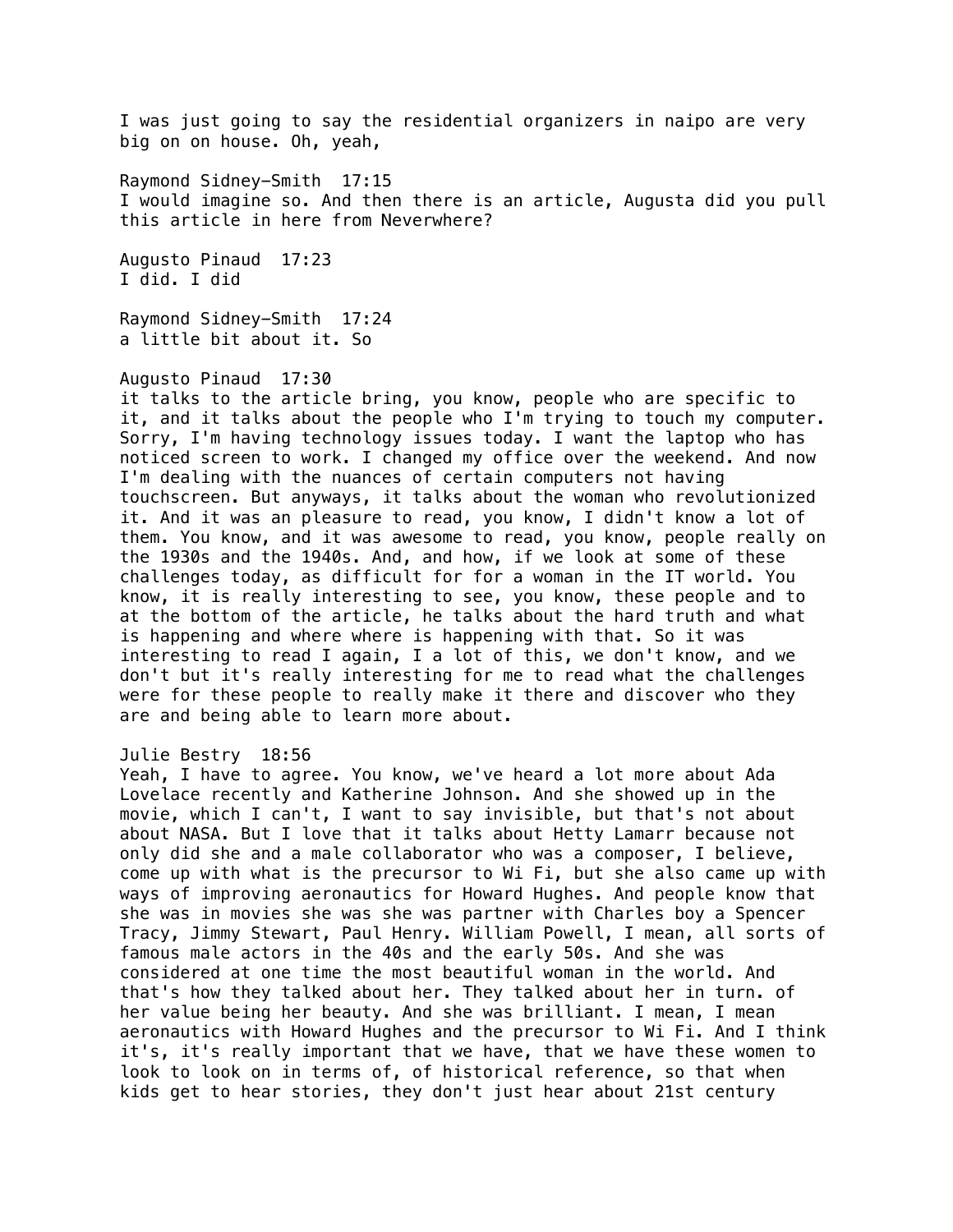women doing things now. But they get to see for boys and girls to hear that there's a depth of experience and talent in women, that goes back centuries.

#### Augusto Pinaud 20:45

Yeah, that's, that's an A, I agree with you. That is to me, reading going on. having kids. For me, that part is so important that they understand. Not only that, but they understand that the fact that other people may see certain things as limitation, as you said, you know, we don't hear about the brilliant mind of this person, we hear Oh, she was considered one of the most pretty person in the world. Why? But also, I love to show those examples to my kids and say, Look, even when nobody, you don't recognize that or see that, that doesn't mean that you don't continue pushing forward to what you believe or what you're good at.

## Raymond Sidney-Smith 21:28

Yeah, so I wanted to just note, a couple things. Frank is noting here in the chat that hopscotch, which we were noting about the nine apps that Apple highlighted in their, in their roundup was just on Shark Tank. And so that's really cool to hear, I didn't know that. And in the article that that we'll put a link to this in the show notes, it talks about what you can do. And I mean, from my perspective, you know, the thing that I have greatest impact on is my family and the people who are close to me. And so I have a I have young women in my family, and I just can't be happier about the fact that my baby sister, who also just celebrated a birthday recently, happy birthday, Rebecca, belated. And she's in science. And so it's just like, the idea of pushing, you know, girls and young women into STEM and giving them the opportunities to do that. Not just saying like, oh, will stem this for boys, and you know, whatnot, and you know, all that kind of kind of misogynistic nonsense, we can, we can force the conversation. And that will then help them make that decision. Now, obviously, you don't want to force people into things, but you want to give them the opportunity to be able to say, you know what this could be for me, I could be a scientist, I could be, you know, in technology and do these kinds of things. And I'm seeing more and more of that break away, and more young people on, you know, especially young women capable of saying, you know what, yeah, I could go lead this tech company, I could go do this, this project. So

## Julie Bestry 22:59

and how they say your representation matters. If you see someone who looks like you, then you believe that you can do that, too. But what's also really important is not just that girls see that they can do that. But the boys see that girls can do that. Because all of the issues with the glass ceiling, all of the issues with the boys club that have kept women out of the C suite, out of the programming rooms, we can counter man that not just by bringing the girls up to believe they can do it. But bringing the guys up, to not even think twice and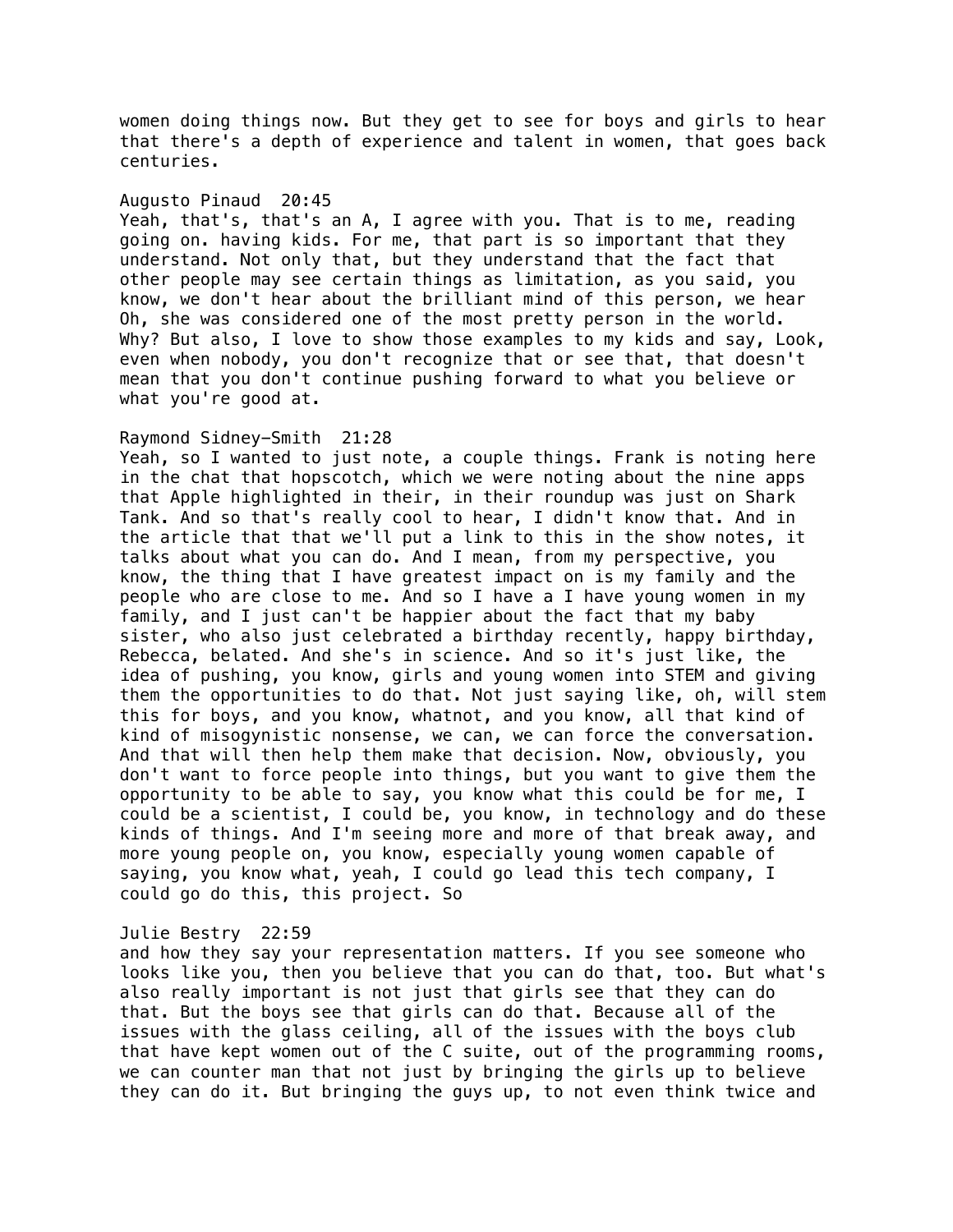assume that girls can can be on par with them.

## Raymond Sidney-Smith 23:42

Right? If there's a limiting belief in women and their abilities, it's easy to then not elevate them into roles that allow them or even to say, at a startup event, hey, there goes you know, a woman, maybe she could be my co founder or she could be my senior technology lead or CTO of my of my startup, those things happen, because there's this cultural misunderstanding about capabilities. So you're absolutely right, we need to make sure that everybody is brought up in a culture that shows equality. And so I just want to note these things. For those of you who are listening to the podcast afterward, the article notes, some things that you can do. One, being mindful of recruiting, and so opening up, you know, the recruiting to have gender neutral terminology. And this is really important for not just women, but also for those who are trans or, you know, who are non gender conforming, and then creating an environment that actively supports women. That's obviously a given I'm not quite sure we need to why we need to put that there but I'm, I'm sad that we need to it's like every time there's a stop sign. It's because some you know person has, you know, unfortunately, ran through the intersection. It's somebody it's like, unfortunately, we need to say it say it explicitly offering female groups and events at you know, in environments within companies but also within organizations and communities. And then, of course, support it. programs so that we can bring more stem, you know, exposure to, to folks out there in the communities. So good, good thoughts there. But I really just I want everybody who can impact the people who are closest to them in the ways in which they feel most comfortable. And, and pushing a little bit beyond that, because I think it's a little bit about becoming uncomfortable, right, it's tough to have these conversations about inequality, it's tough to have conversations about whether that be economic, whether that be gender based, whether that be race, whether that be about gender, sexuality, all these things are tough, right? They're difficult things. You know, we haven't even gotten over, you know, international types of of issues, better yet these very ingrained parts of ourselves. So I really do want us to be able to be mindful of the fact that you're, it's okay, if you're uncomfortable with the conversation, right? It's, it's not meant to be a comfortable situation, but that everybody needs to be welcoming, even in that conversation. And I think that's really important, also, that I hear a lot of, you know, anger from, from, from a lot of voices, and I and I understand the anger. At the same time, we need to bring people closer to each other with kindness, and with acceptance and empathy. Because, you know, men who have been raised in an environment where they don't know how to deal with this need to be brought in, gently, right? If anything, we have to bring them show more kindness in that mindset, then then less because you know, they're fragile. So Augusto, you also put brought this out Google Web creators article that Google is, is promoting the the hashtag black girls who blog. And so we have some blogs from female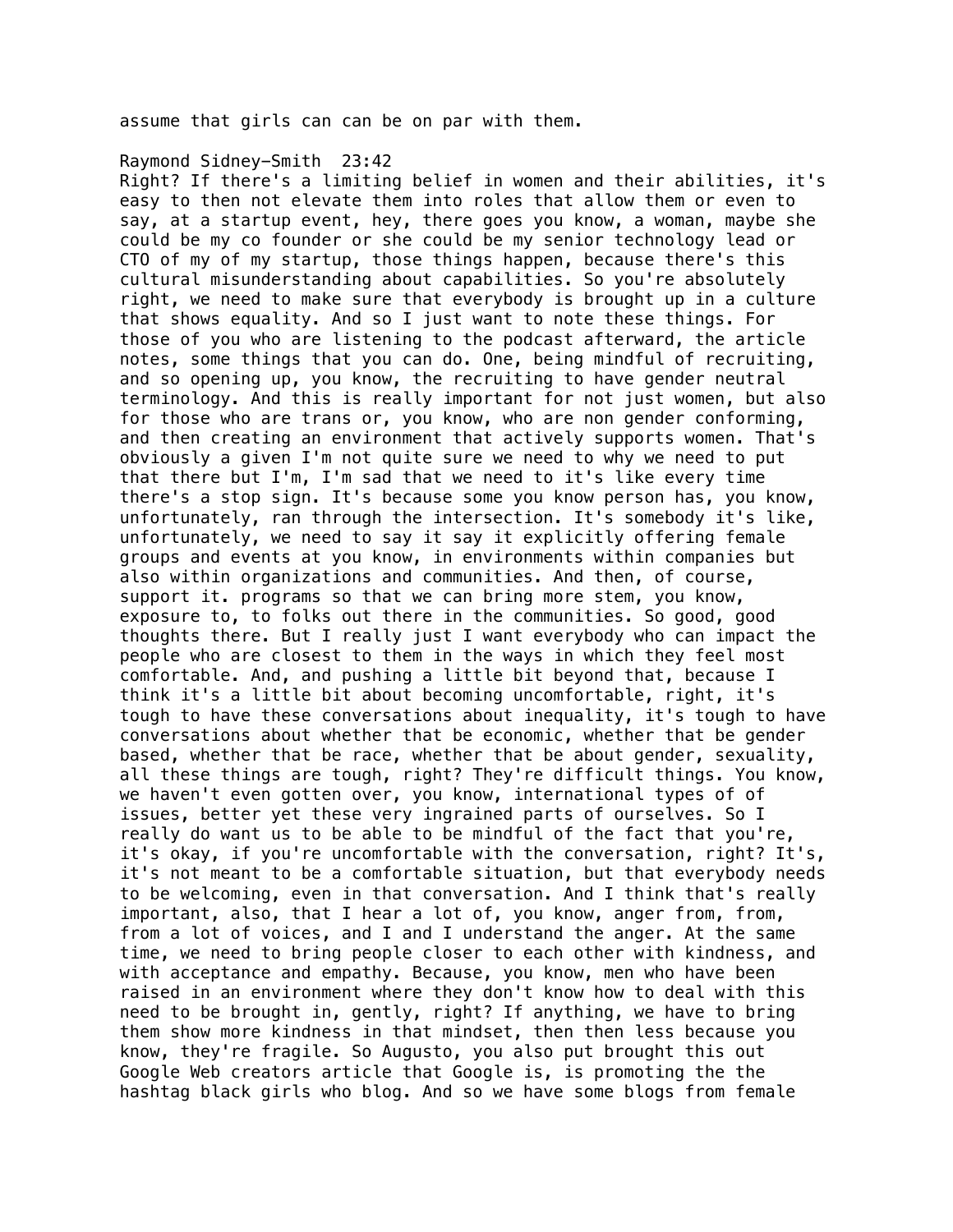bloggers and female black bloggers, you want to talk a little bit about that

## Augusto Pinaud 26:49

this article was what we refer to as a rabbit hole. Okay, I found this article I'm going to say I wasn't familiar with, with them. Okay, so I click open a new tab, and then I open a new tab, and then I open a new tab. And I don't know how long happen, okay, but I'm going to say I had a really good time reading, reading those blogs and, and learning a little bit more about them. So I figured it out that if I didn't know, you know, some people will, will, will care for that. And so I wanted to bring him you know, and he was interesting, because, you know, some of them were about topics that I don't necessarily it's on my realm okay. I mean, he talks about the model but talks about the business Danielle talks about fashion and beauty that but there were so well written that it would really you know, absorb in Europe some point that it's okay copy that link and move and move with what I was doing. But if you one a really well written set of articles please go there. You know, read what what it is read what what they are, what they are about, because really, it was for a person again, I am not a fashion person, I have serious intentions no state to blame in that area. Okay. I when fashion was, you know, in the creation of me when they say hello fashion, I say to that guy, no, nothing. Okay. Fashion jeans know, that I could see of them. But, but it was really interesting to, to read about them and to see a completely different approach on many of the things. And so I even though I'm not a fashion person, I spend, again, more than what I'm going to admit in this show or anywhere else, reading them because they were really well written and really interesting and engaging articles.

#### Raymond Sidney-Smith 28:55

I want to just give a quick hat tip. I'm the Google Small Business advisor for productivity. So I obviously promote all of the things that Google has for small business, specifically Google workspace and so on, so forth. And one of the programs Google has is called the Google digital coaches program, and they are for urban and predominantly black. And, you know, and people of color focused programs. And the one in Pittsburgh, Google, Pittsburgh, the digital coach in Pittsburgh is Shira Moffitt. And so just hat tip to cashier and her work, and she has a wonderful, you know, she has a wonderful black female owned business and does digital marketing for business owners in the area. And it's just all around, I think a great representation of of the community. And so just wanted to give her a shout out. And then last but not least, I think Julie, did you have Did you have a little I,

#### Julie Bestry 29:52

I did and it's sort of dovetails with what Augusto was saying about going through a rabbit hole down a rabbit hole. We talked about women led apps and women bloggers. And you know, when we're looking at the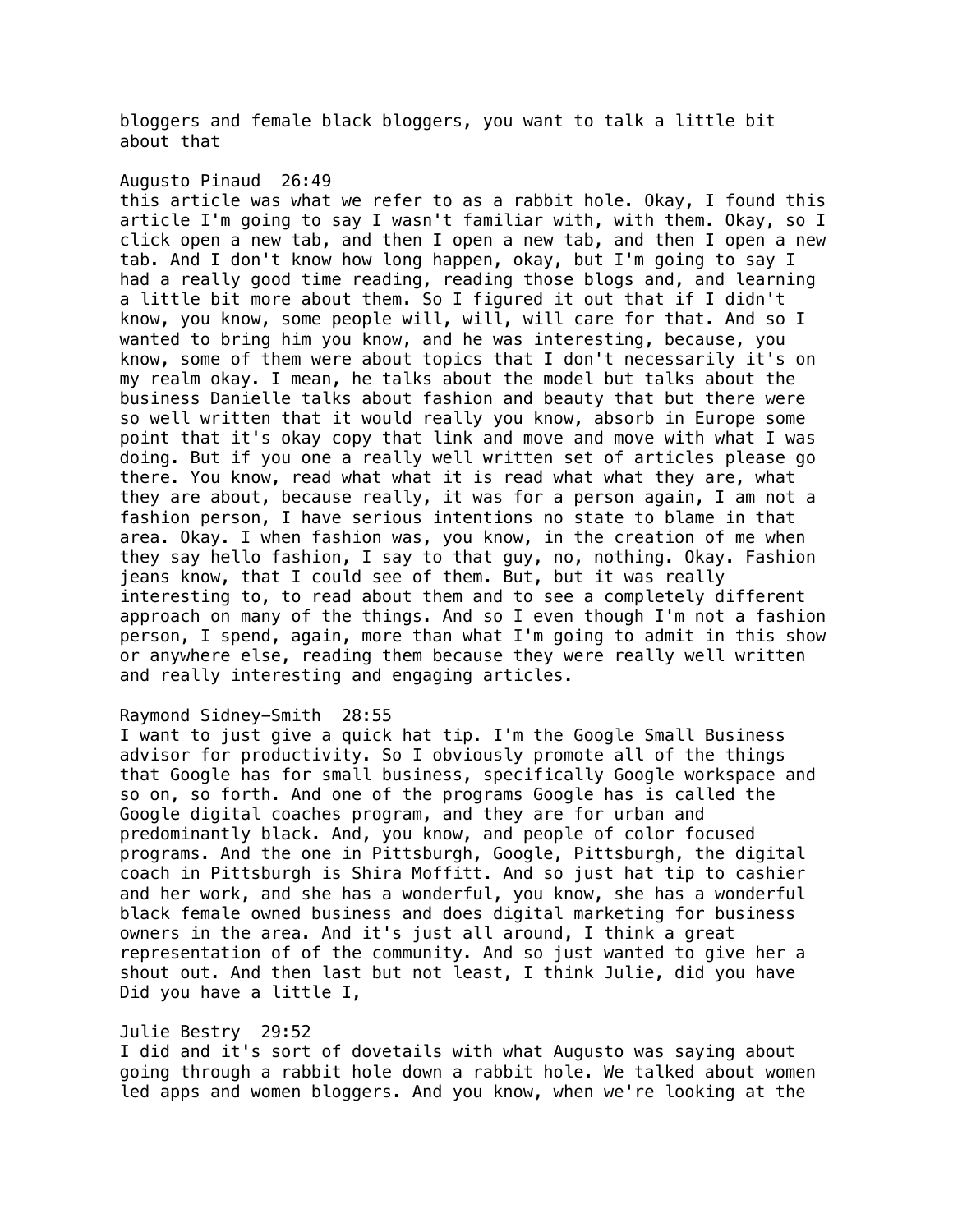blogging space, we should really be looking at the newsletter space, something like substack, where, where you have all of these newsletter writers and I subscribed to one. And now, as if I didn't have enough email, I have maybe half a dozen newsletters that I read every week, from from all when they're all by women and some women of color. And so I want to sort of give a shout out to not just blogs, but to newsletters, because when you were talking about the top 10, I was gonna say, what you see in these women, women written newsletters is that their collaborative, I have seen them do trades and write guest articles for one another as each each week I have seen the same young one is writing an article and you see it promoted in all of these others that I really have to recommend. Also podcast call your girlfriend podcast. It's a I'm an I always get her name wrong. And not to sound as SJW and and Friedman. And they they have the call your Friedman, call your girlfriend podcast, they each have their own newsletters. And then the podcast has its own its own newsletter, and then they just published a book. And so there's also in visibility via on and through NPR, a podcast with Alexis Spiegel and Hannah Rossen, about psychology and scientific theories related to behavior, which really tends to pull in a lot of what we talked about in the productivity field, call your girlfriend has a lot of life balance, as well as political and social and personal issues. You already talked about happier with Gretchen Rubin. And I'd like to mention Roxane Gay and she she blogs both at at medium and Dropbox blog. And, and these are really compelling women who have a lot to say, in these areas that we talk about, particularly that sort of attempt. You know, why are we trying to be productive? How are we going to be productive when the world is falling apart? So yeah, I, I figured bringing to you what I read, and what I'm listening to, might be helpful because a lot of the guys listening probably aren't familiar with, with most of those names.

## Raymond Sidney-Smith 32:36

Now and Roxane Gay, I mean, her book, hunger is riveting and raw and sad and amazing. So if you have not read Roxanne's work, you must it is it is really, it's eye opening. And it's also, again, it's uncomfortable. And I think we all need discomfort in order to have growth. And it is really, I mean, like, yeah, this is such an amazing book. And of course, you know, she's she's written the bad feminist, and she's read, written, read the other work. But I mean, that book by itself, is was haunting in so many ways. But in the best possible way. You also brought to our attention, the the product, hunt, femtech section. And while we won't go through all of the apps, because there's like, it just keeps going and going, I did want to bring it to everyone's attention, that you brought it to my attention, which are all of these applications that are focused on women and women's issues, like fertility, period, tracking your menstrual cycle tracking, pregnancy, and nursing care, women's sexual wellness, reproductive system, health care, and so many other things. But there's some really great applications in here.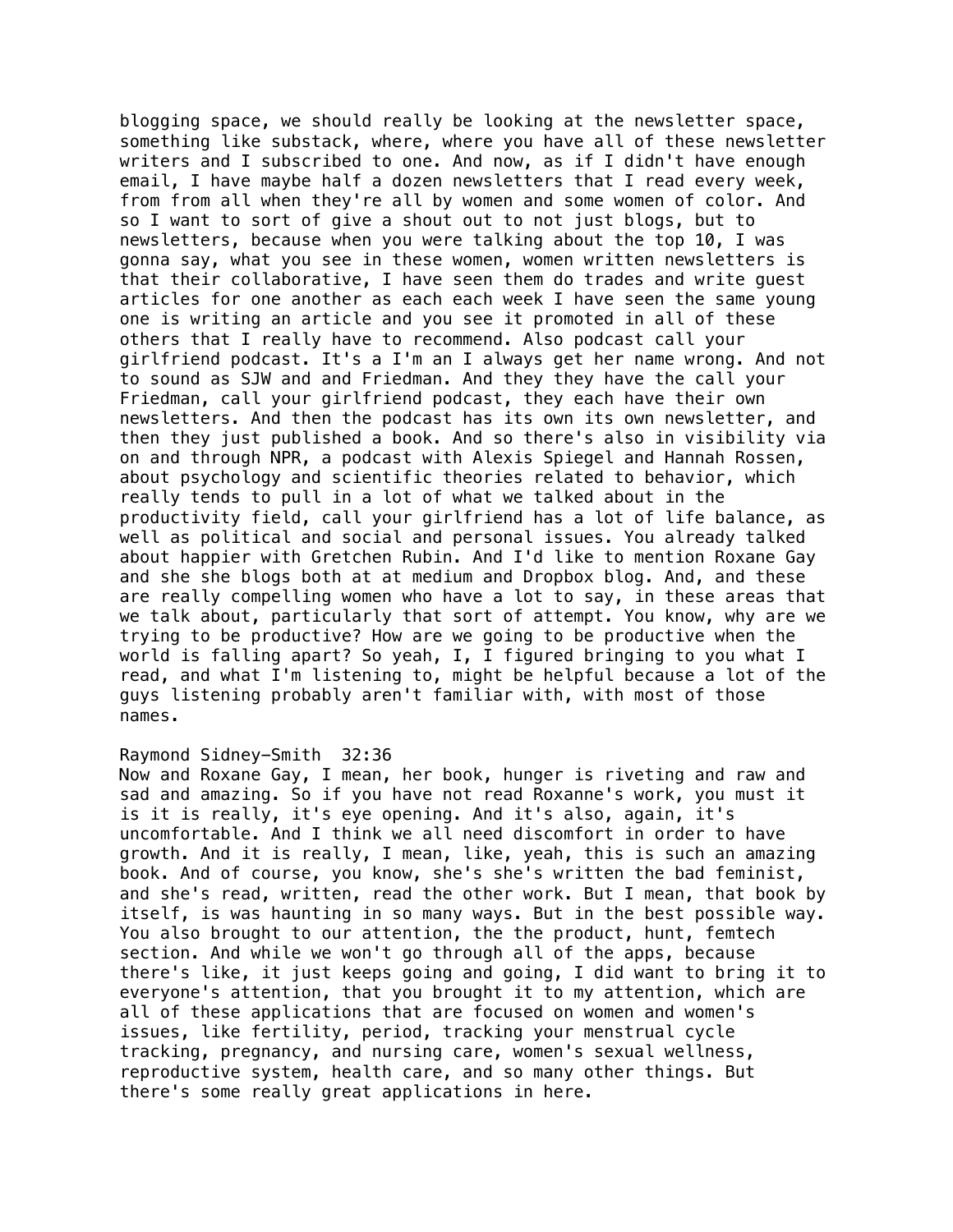#### Julie Bestry 33:44

And, you know, we look at when, when Apple first came out with its health app, that was one of the things that really starkly showed that men were working on these things because things that women needed weren't included, a lot of what we saw in terms of not just with Apple, but across the board, tend to be things that the guys who are who are in these positions where they're doing the coding, they're thinking in terms of tracking performance, okay. But it's not that women don't care about tracking health with regard to performance. But we have an entire extra layer of, of health care issues that guys don't have to consider. And so more and more of these apps are not only created for women, but by women everywhere from the coding up to the C suite C suite level, Say that three times fast.

## Raymond Sidney-Smith 34:43

So if you just go to product hunt.com, and type in femme tech, you'll find this page and so I just wanted to let everybody know that that's how you can get to it. And thank you, Julie, for bringing that to our attention really, really great. And so with that, I think we've talked a lot about all of these things. Just note that I will be tracking All of these with a gousto, we will get this into the show notes. So you can see the list of all of these folks. And then as I said, I'm going to have a poll that I'm going to put together, and we will share it out via all the socials, and folks can vote on it for Julie. And we're not coloring the vote. But But yeah, let please share it far and wide so that folks can can vote on it. And we can have some fun around this, I really would like just more people to see it just so we can elevate voices more than who's winning, I don't really care about the winning part, I really care about the ability for more people to see the names of female entrepreneurs, but also female coaches, consultants, professional organizers, technologists who are doing these things. So again, as Julie noted, there's more of a sense that there are people out there who just happened to be female who are doing this stuff also. And the more we can get into that mindset, the less there is this division between the genders and more there is just an understanding that we're all capable of doing things and and let's just let's just truly build toward we can never have a true meritocracy in my mind. But we can work more toward meritocratic society. And I look forward to that. And so thank you all for this conversation. And that really then turns us over to our news portion of the show. As you all know, Augusto and I track all of the productivity and technology news each week. And so let's get into our news this week. Augusto, what's our first story this week? You are muted, sir.

# Augusto Pinaud 36:34

I made it for almost 35 minutes. acquires the fact round renew. removal, especially. And I'm going to purchase Calais. You are?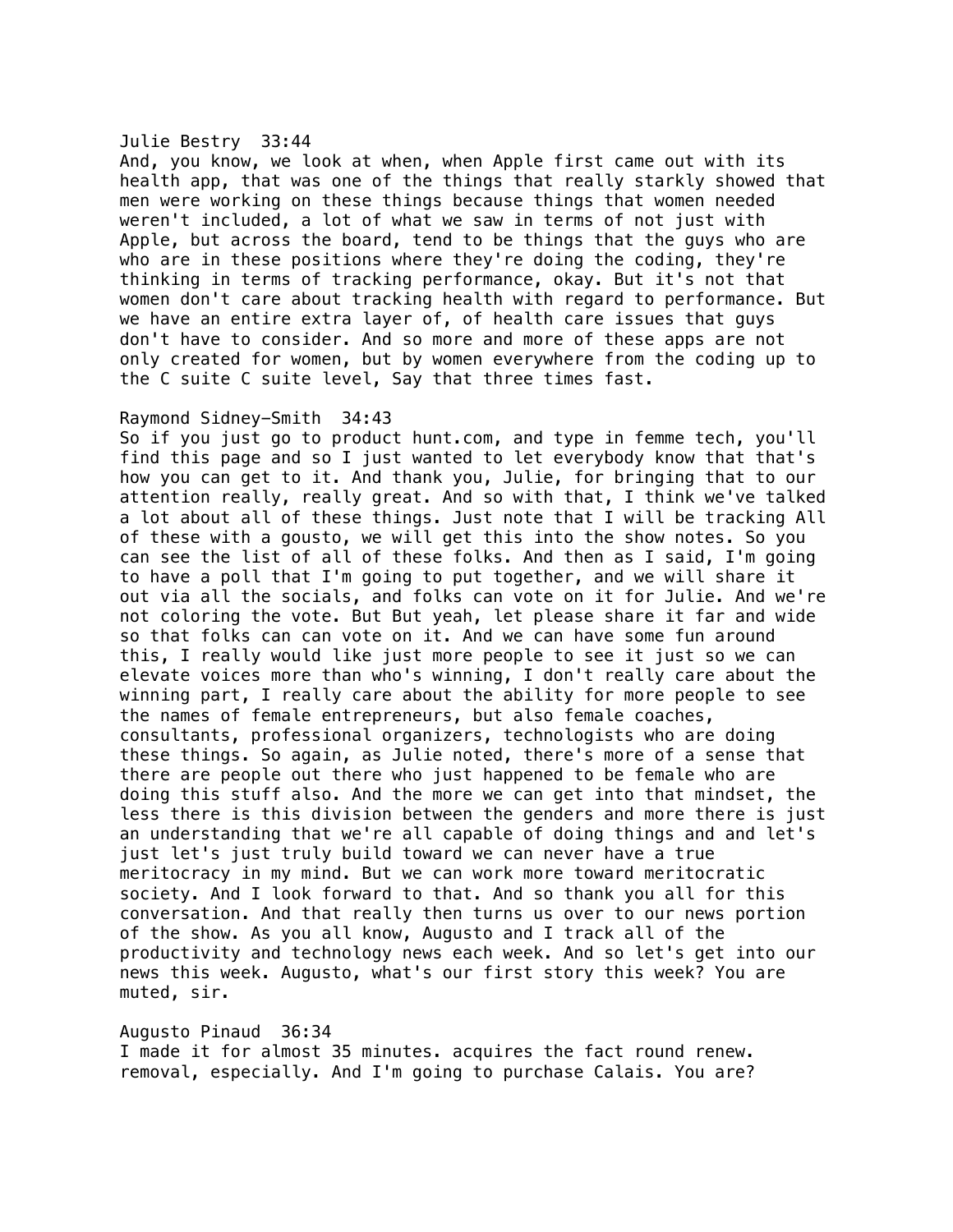Raymond Sidney-Smith 36:46 Is it simple, right? Oh, kaleido. It's kind of like kaleidoscope.

#### Augusto Pinaud 36:51

That's I told you I was going to butcher but it is interesting, because Canva Canva has come into the market as a really serious competitor to in this market. You know, it has grown and grown and grown really quiet. It's it's not. It's still not making the noise that it should. But it's really, really powerful. And it's good to see that they acquired this being background reknown removal. One of those things that so many people struggle with? Yes, there are many apps that do it, including keynote will do it if you know where to find it, but most people don't. So adding that to their toolset, I think it's going to be really interesting,

## Raymond Sidney-Smith 37:43

sort of clarify the functionalities in Canva pro already exists. So you do have a background removal effect, what they did with the purchase of Kaleidoscope, our kaleido I'm sorry, kaleido. They're hoping to actually advance that technology to be able to do more in that space. So the tool currently has it. If you have Canva Pro, you can just click on the image, you'll see effects, and then click on background background remover. But now they're trying to up the ante on this. And so I think actually Canva is also a woman led tech company out of Australia. Not sure. But if it's not sorry, but I think I think there is a female tech lead at Canva. But either way, so very, very exciting to see them adding that technology further, you know, building on that technology with kaleido.

#### Julie Bestry 38:30

And a lot of people, a lot of people either didn't know about background removal or are coming to this, you know, cannabis seems to be a very a female centric, woman centric, want a community but the people who are using it are very visually creative. And so what you see is a lot of people will say, Oh, I love what you did on your blog there. I love that infographic that you created. And people go Canva and, and the removal tool, since you guys are gonna be talking about hardware soon. And I just, I'm gonna step back from, from that whole discussion. I do have one thing I wish that they had had removal tools like remove BG and on all of these things. In the 50s My mom had gotten married, she got divorced, and my grandmother took a scissors and cut my my mother's first husband literally out of every single photo. And so there are all of these photos with like a random hand on a shoulder disembody. And I think that a lot of photographs out there could could have been dramatically improved, but by something like Collider, or or remove or what Canva can can do in the premium space. Had we had that back when we had print photos.

Raymond Sidney-Smith 39:52 And so just as clarification, the CEO and co founder there are three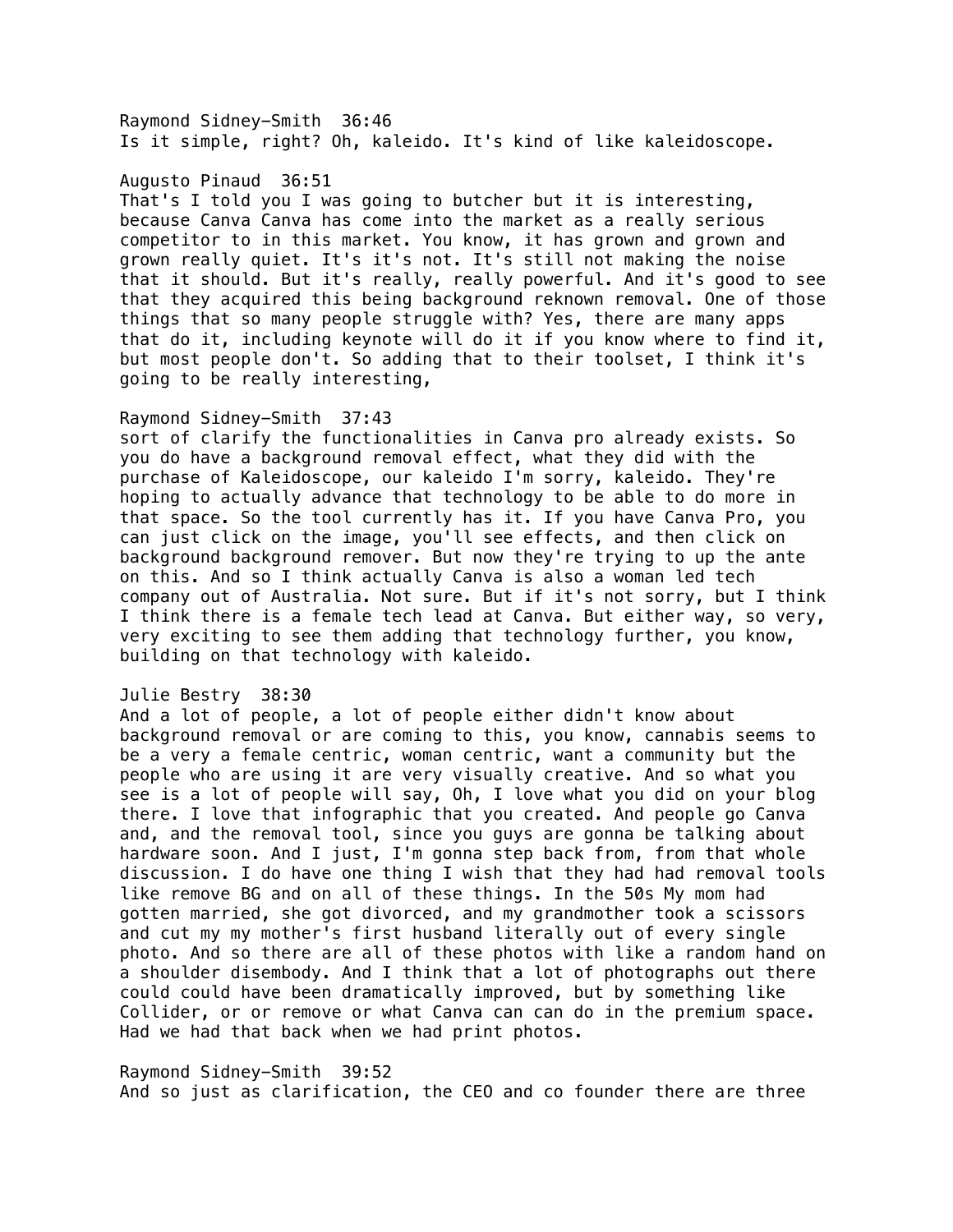co founders of Canva one one of those co founders is the CEO and that is Melanie Perkins. So very good to see a female lead company out of Australia doing something as amazing as Canva is doing. I mean, it's basically replacing Adobe, you know, Photoshop and InDesign for so many small businesses. And as Frank is noting in the chat that he loves Canva and so to Sabrina, good, good good. Both of you don't use really amazing tool,

#### Augusto Pinaud 40:23

not only is replacing is giving really the access to many more business to this kind of tools, because Adobe InDesign, it's complex, it's really pretty incredibly powerful, but it's really complex. And now Canva allows them to give to give that but in in, in addition to what Julie said, my grandmother used to say the in laws to decide please so we can fix the picture. She's here.

Raymond Sidney-Smith 40:48 Oh, goodness, next up in news is, is a story that I'm really excited about.

## Augusto Pinaud 40:55

So there is an article from tick radar talking about a totally gradable laptop, that will be as powerful as your MacBook Pro. And the geek in me is really excited about this, about the idea of being able to buy the pieces and upgrade this and make it and make the laptop go into the parks and make it even more powerful. I wish that instead of a 13.5. It's an 11 inch screen. But that's because my beloved MacBook 11 inch is going to die soon. And I don't want anything bigger. That said, the ability to be able to add an upgrade every piece of the laptop. It's really really, really exciting. For a lot of for a lot of people main thing.

#### Raymond Sidney-Smith 41:49

I think this is revolutionary. And in a way, what we're what we're really talking about is a more sustainable, eco friendly way of dealing with computing today. I think the first step to this was probably the Raspberry Pi Foundation and the building of low cost technology that can be put into the hands of of people that can't afford it. And even geekier people like me that, you know, I'm still in love with my Raspberry Pi 400. And so, you know, there are those of us, but it really puts technology into the people's hands that can do that, which of course reduces overall waste when we are trying to ship technologies that are very expensive, and have too many parts and can't be afforded can't be affordable. This is now bringing that to the next tier, which is taking all of us who buy lots of technology, and are constantly replacing that technology and throwing that stuff into landfills, we are now capable of having hardware that we can upgrade, there was a program for a phone that was supposed to be like this, we covered a few months ago, kind of a modular phone that could consistently be updated, that may be coming on the market, I can't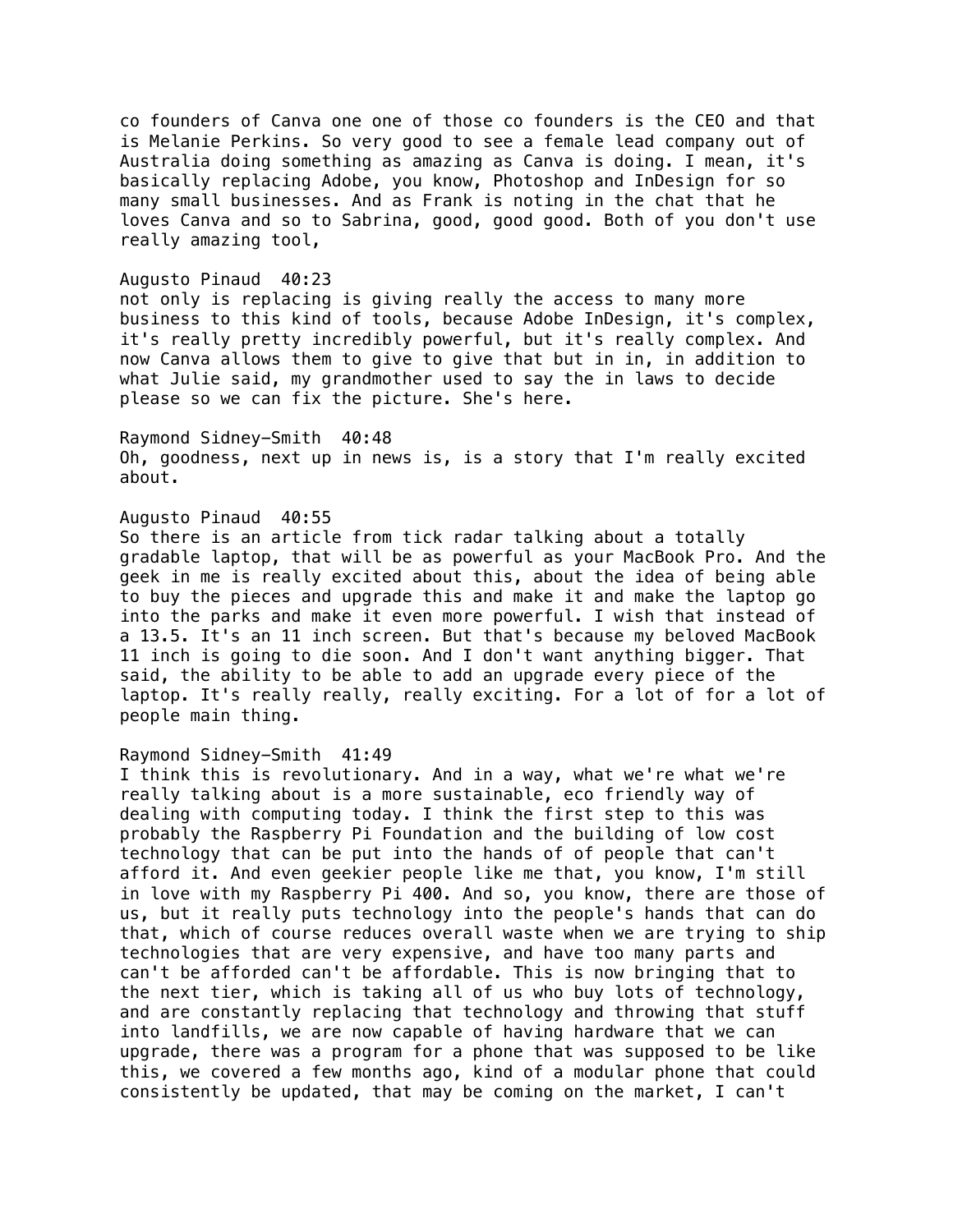remember but either way, this is just amazing. I'm very, very bullish on this idea that we can we can stop throwing away laptops, we can actually upgrade them truly, they talk about the idea that you're going to have a screwdriver in the box when you get the laptop so that you'll be able to immediately change out parts upgrade, and customize it to your needs. This is the kind of technology that I think really has longevity, and I'm hoping that OEMs embrace the technology and go from there.

#### Augusto Pinaud 43:28

So yeah, there is a couple of things and a shout out that I you know, Dale, Dale specifically has done things like this giving their laptops you know, easily to upgrade to a certain extent replace thrive. So you can keep their great and and hardware lasting a little bit more. And on the first part, we talked about Neverwhere with the Oracle and females. But that is another company that now part of Google, you know, it's allowing for these old laptops to be turned into almost a Chromebook and make the life of this one much, much longer. And they need to replace also last longer. So I think this is this will be really, really exciting. If if when it comes to the market.

Raymond Sidney-Smith 44:15 Fantastic. Next up

#### Augusto Pinaud 44:18

well, in the UK, in the keeping, you know with all these things, Apple now is starting to show the iPhone and MacBook repair ability score. So France is asking manufacturers that they show what you can repair or not repair on your devices. And Apple has introduced this. And you know, I have mixed feelings with this on the sense that I understand what they're going to try to do and I agree. I don't know if I want to try to repair my iPhone, even if they give me a six out of 10 they can give me a 10 out of 10 and I will still consider Frankly, but but I think it's important that I don't know if he's really about giving the information to the people that this device is not as friendly to repair and when you make the decision. And the problem with this is what people believe is their skills to fix devices may not match with that six out of 10. And I think we are going to see a lot of people disappointed with that devices.

#### Raymond Sidney-Smith 45:32

I think it's important to have this, I think this is great, I want I want this six out of 10 to be a scarlet letter on any devices that cannot be repaired so much trash so much electronics, trash goes into the landfills, because people cannot repair them. And the fact that the iPhone 12 is a six out of 1012 generations later, that's unconscionable to me that we are we are in essence, you know, cracking screens and breaking things, and not capable of having longevity of our technology. This is, again, apple, and really all the other OEMs. I'm not picking on just Apple here, but they are they are basically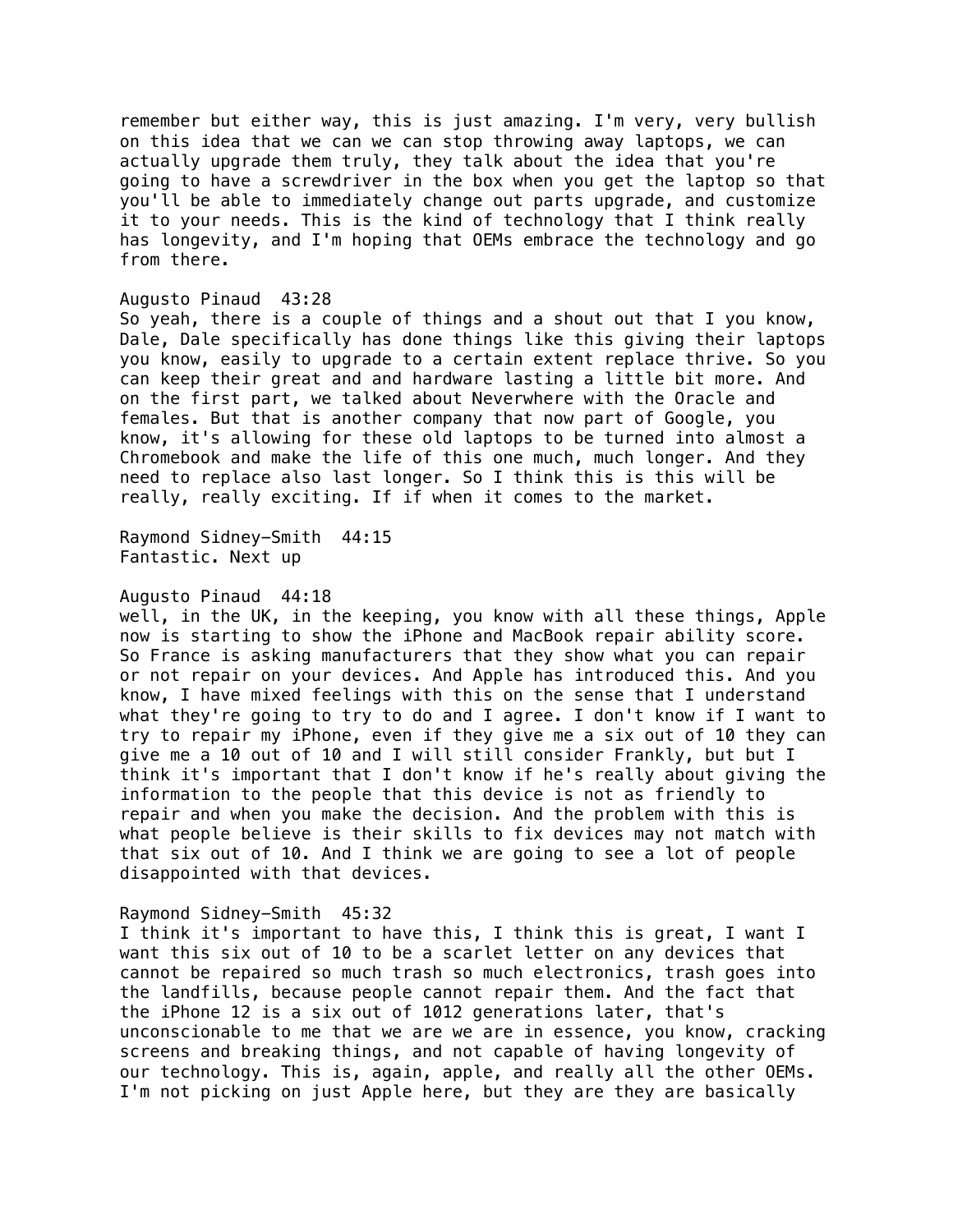setting up the meantime before failures to be very short. So what we're constantly buying new electronics. And while that's great for a lot of industries, I don't mind the idea of is having new technologies and talking about them, people should not be forced to upgrade because they break up a phone jack or something like that they should be able to repair these devices, what the factors that they put into this support document, I thought was really interesting. They just highlighted some of them. And it talks about the availability of documentation for how to repair, use and maintain the products, novel idea that you should be able to know how to maintain your electronics, for example, batteries are very different in the way in which you should charge and discharge batteries. Most of the time. OEMs don't tell you how to actually do that the manufacturers just let you guess. And when you break your battery or you overcharge it, you run it too many cycles, then you have to buy a new one, which is of course only good for them. Not good for the planet not good for the consumer disassembly, spare parts, the price of spare parts and the availability of software updates. You know, Augusto, I have a Lenovo duet, a Chromebook. And I recently accidentally dunked the keyboard in some water, and the the the laptop itself is perfectly fine. It's just the keyboard, well, I learn from going to Lenovo and talking to their support team and so on so forth. I can't buy or repair that keyboard. Here, hear me out, I cannot repair the keyboard. And I also cannot buy a new one that's just like, they don't have that as a part. It's only purchasable with the device itself. And I just, it drives me mad that that would be the case that a perfectly great operating laptop is now dysfunctional, because they don't have the spare part for me to be able to do and I can't repair it at all. So it's that kind of stuff that I think we really need to be mindful of going forward in, in how we purchase making conscious decisions about how we purchase things, both for our pocketbooks, but also for the environment.

#### Augusto Pinaud 48:20

No, and I agree, and I didn't thought that this was going to come with that pain of your keyword. So so we have discussed it this, this keyboard many, many, many, many hours. And yeah, and it's been painful. It is it is painful. And so there are many good things about this, especially that but also, these will only be good as people also understand what are the really needs that they have. Because as I agree with you there, the part of the problem is we get to the Apple store or to any manufacturer Apple because it's who we're picking today, and you go to repair and most people choose the new device. Well now that I'm going to anyways pay 100 bucks, let me upgrade to the new device. So I say think this is really, really important. Also, we all of us need to also think on that and reconsider, you know, our upgrade cycles and reconsider, you know, when we fixed on when we upgrade because I think at least on the US, our default is upgrade not fixed.

Julie Bestry 49:36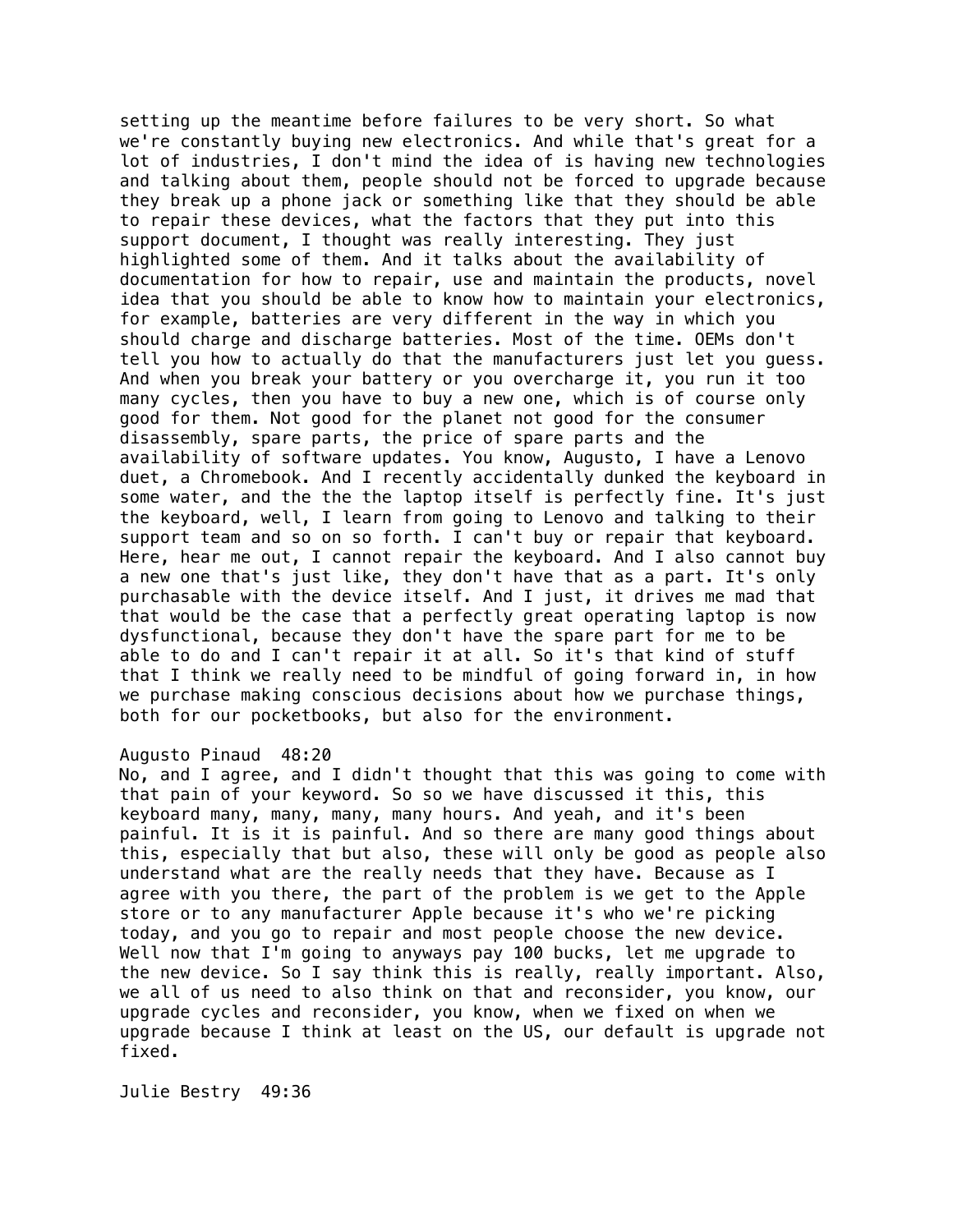I think you're right. I think I'm really atypical in that. So my car which I consider my new car I got a little over three years ago, my last car I kept for 21 years and the car before that I kept for 11 I'm using an iPhone six because it works fine. I don't need an eight or 10 words well, and I'm sure now that I've said that it'll die tomorrow, because we've had this conversation. But I would much rather repair something with the notion that I'm going to use it until it's no longer functional for me. And that does seem to be a fairly atypical view. in the, in the people to whom new products are marketed. And you know, it's one of those things where it's really easy for a company to to try and get a new customer, they don't worry, think about your cable company giving all sorts of, of bonuses for you to get your cable, your internet, whatever to become a new customer. But they don't do a lot to satisfy existing customers, which is why you get that churn why people go from cell phone company to cell phone company, if companies that made products or offered services in this, in this arena, cared as much about, about the environment and about their clientele being loyal, it would be better, as you said, right for the environment, be better for the companies, because they wouldn't have to try so hard to get all new customers because people would gravitate toward them and stay with them. So I think you're right, this is a very aggressive, this is a very Western is a very American approach to say, hey, this thing doesn't work as well as it did before. So I'm going to buy a new one, rather than spend a tiny bit of money to fix it, and give myself another year or two before I have to think about replacing.

#### Augusto Pinaud 51:47

That's correct. And because of that we at least again, in the United States, we do not have the infrastructure to repair many of the things, you know, and the repairs. Even if you find somebody who can do it, then it turns to be so expensive. that in many cases, you know, we we have a couch that we wanted, or we haven't but we wanted to do the upholstery and it is so expensive to do it. Instead of you know, it's almost cheaper to go and buy to buy a new one. And but it's not because it's because there is no there is only demand offering. So that and that happened with electronics that happened with so many things.

## Julie Bestry 52:30

I mean, there's there's no I mean, I live in a city, but there's no Apple store here, I have to drive either to Atlanta or Knoxville, if I want to go to an apple store. Well, I have virtual clients around the country who live in rural areas where they would have to drive six, eight hours to get to an apple store to replace something. That's a fairly insignificant issue. So again, people buy and rebuy from companies that they feel value them. And I think eventually, tech companies are going to have to take notice of this AI, whether we need to codify it in in law, we have to look at at what they're doing in France, but whatever we have to do, we need to do something because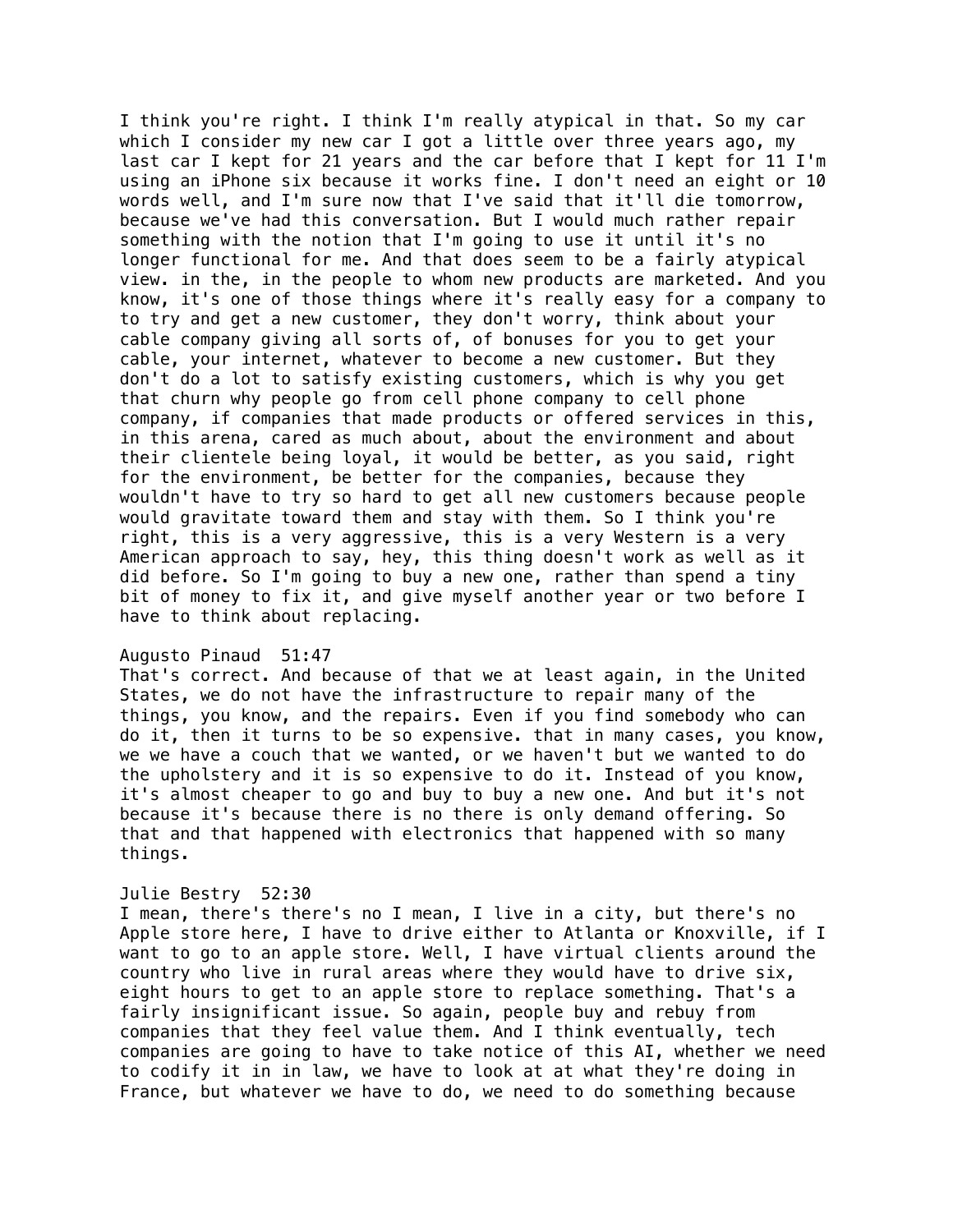down the road, what we're doing now isn't sustainable.

## Raymond Sidney-Smith 53:21

Right? Yep. And so, Sabrina is noting in the chat that we live in an era of consumerism. And I think it is very true that we are kind of constantly pendulum swinging between these, you know, these poles. And I hope that we can come to some center space here where we can balance out the consumeristic perspectives, which is that Yeah, we all like new and novel things, I'm not against us having new novel things, by no means I buy a lot of new gadgets. So don't don't count me as some Angel. But I am very, very cautious about how I I support and nurture those things. So that they're not going back into the landfill after all is said and done. And you know, buying carbon offset credits for shipping, and all those things that just kind of help buffer the other side of that. And the other thing is, you know, I by day, I coached Digital Marketing for Small businesses. And I'm constantly educating them about the fact that the the new buyers, basically millennials, who are, you know, in their 30s, some of them are going to be turning 40. They are the dominant purchasers today, everyone younger than them, including some of the baby boomers, most of the Gen Z, all of them care about the environment as a mechanism of their purchase process. So they're taking that into account when they're buying, right, and the smallest minority of baby boomers even it's like a 20 something percent or 30 something percent of them are considering that in their purchase process. And then the numbers just get dramatically higher as we go along. So if businesses want to stay in business, especially technology businesses, they're going to have to start Thinking about how they're taking that into account. So I just really hope that that's that message is being pushed home. Alright, good. So what's our next story? A little bit of Chrome? Goodness.

Augusto Pinaud 55:13 Chrome goodness, oh, yeah,

Raymond Sidney-Smith 55:15 the chrome profiles

Augusto Pinaud 55:17 have them in a different order than me.

Raymond Sidney-Smith 55:21 Maybe them in a different order. But yes,

Augusto Pinaud 55:22

that's fine. Um, so the next one comes from the chrome world. And he's created space for yourself in Chrome. And, you know, I recently begin because of work testing the Chromebook in a more serious waste because of clients. And I have now the Chromebook and spaces, you know, it is really cool to be able to get into the Chromebook and then have these things, you know, especially what I do demo spaces that are just for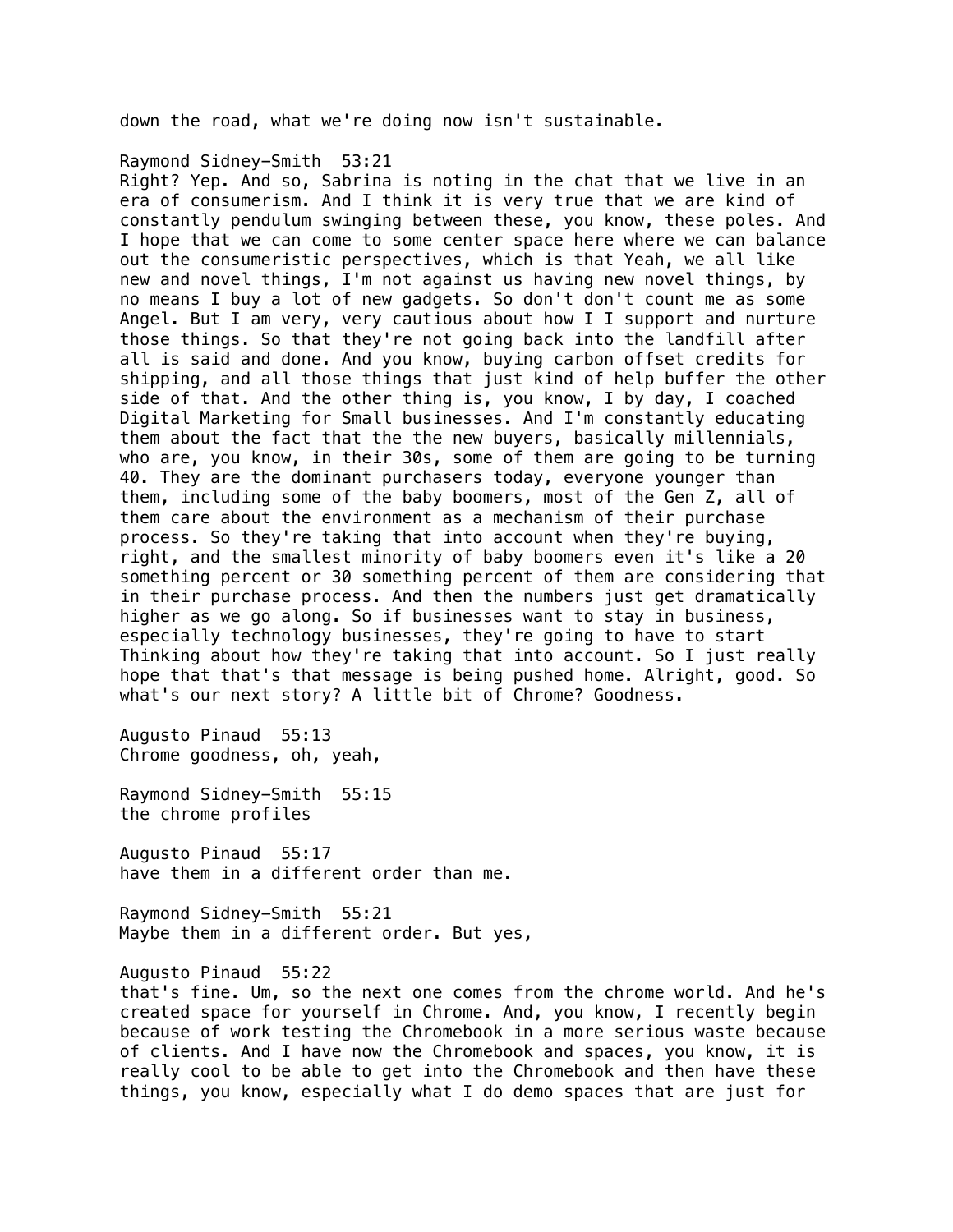that demo, that I can come back to my work, and then I can come back to do something else. So it's been really, really cool to see, to see those things. And the article shows you how to create this, how to create these spaces. But it's awesome to be able to see those profiles where you can come and now if you have, you know, work and you have family, and even if you have kids, you know that you let them play with the devices, you know, create a profile for them. So that way, they have their space when they come and do things without messing up with yours. So if you don't know how to create a space on Chrome, please look at the article.

#### Raymond Sidney-Smith 56:37

Fantastic, I'm really looking forward to this the way currently, Chrome, Google manages profiles in Chrome is, let's say, not desirable for me. So I'm really looking forward to seeing how chrome profiles helps to manage those pieces. For example, you know, I have clients where I do enough work for them that I want to have a completely different profile for them. And now I can do that. And I'm really, really excited to be able to just segment those pieces away so that when I'm not working on it, I don't want to see it. And that about that amount of productive focus, by being able to just default, that stuff, you know, via filter out of the way is going to be really, really powerful. So I'm looking forward to seeing that, let's move on to the YouTube story. And then we can we can double back back to the actual order.

#### Augusto Pinaud 57:28

So the YouTube story is there is a video The link is in there is a YouTuber who took our Mac Mini and turn it into the first official or unofficial silicon, you know, with a new Apple silicon and one into an actual Mac, and not a Mac Mini, but an iMac. And it was really interesting to see, I wish I have that courage to do something like that. But it still it was really interesting to see, you know, we all know that Apple was affected us all of us by COVID, that that, you know, make the release of them one, you know, in the different conditions that are normal release will have been. But it's really interesting to see people not waiting for them and really modifying the so it was I understand that's an article from a geek to a geek, but it was really, really beautiful. To see that video.

#### Raymond Sidney-Smith 58:27

Yeah, I I'm not going to do this. I'll never do this. So the building Google Assistant on your Windows machine that I got through and I was really excited. So so everybody knows I've been able to patch work together, you do have to have a Google Cloud account. As we noted in a couple episodes ago, when we talked about it. It is not for the faint of heart, right? It takes some work. This on the other hand, even with a brother who has a degree in electronics engineering, there is no way I'm tearing apart. Mmm one and putting and baking that into an iMac. But it was really actually interesting to watch. So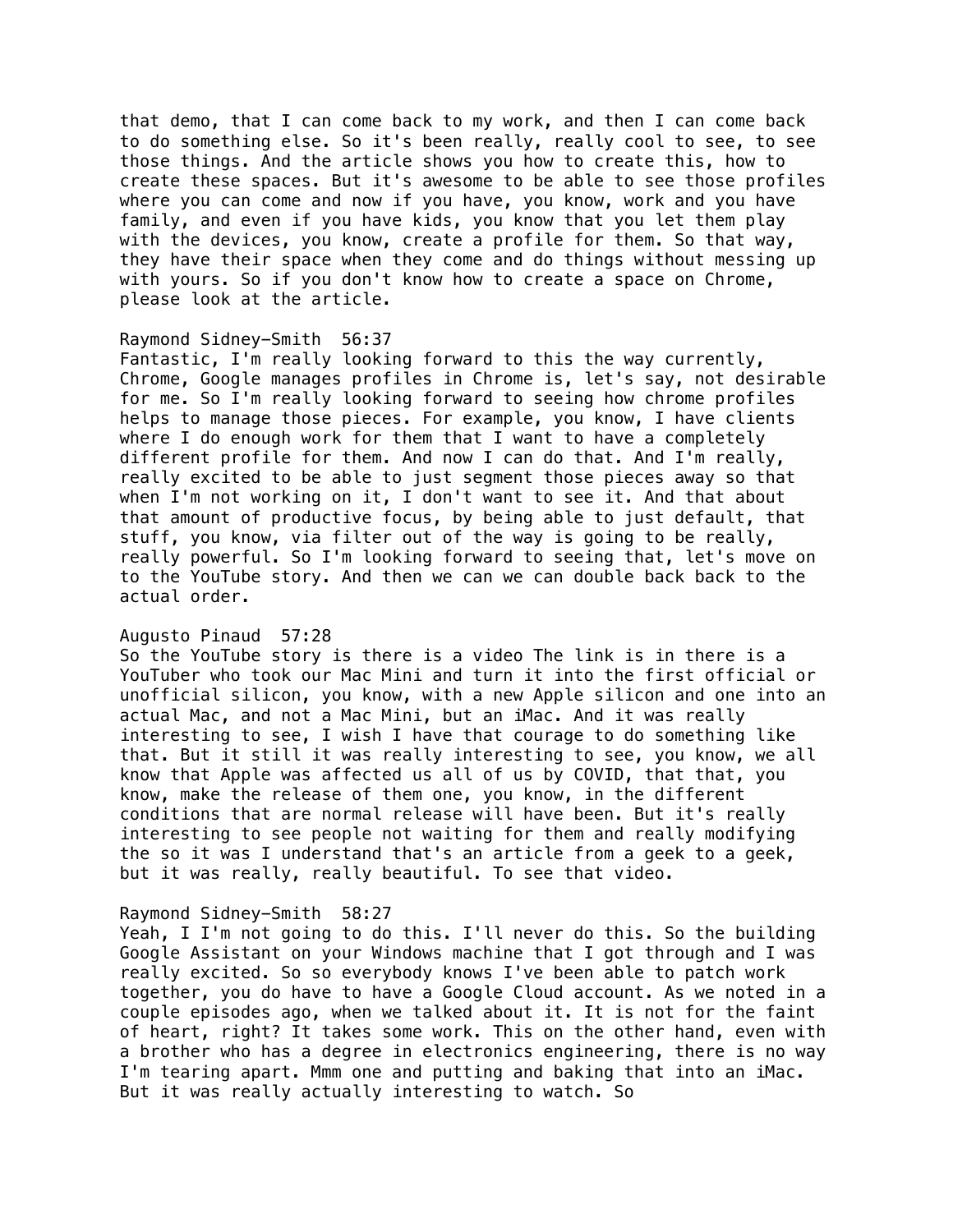#### Augusto Pinaud 58:59

I wish to tell you that I learned that I'm that I'm intelligent like you and I learned that way. That's not how it worked for me. Well, how it worked for me was my wife MacBook, pro many, many, many, many years ago, probably 10 or 15 years ago had the connector was loose. And I said sure I can fix that. tell that story. And though was my wife really mad on the other side of the table saying and now I look at her and say now honey, we drive to the Apple store and you pick a new MacBook and smile.

# Raymond Sidney-Smith 59:35 Yeah, yeah. So Alright, a little bit of unfortunate news about Apple iPhones that are pre 14 point 14.1 right.

#### Augusto Pinaud 59:46

Yeah, but but we know there is right now and preferred so so the news is that the iPhone, the uncover release, a tool now that can hack jailbreak almost every iPhone that is on 14.3. Apple has a stop certifying 14.3 I believe right now in 14.4, I'm coming to release there is better versions of 14.5. So yes, it's, it's, that's one of the reasons why not only Apple, Apple as well as Google, they have been really making big, big efforts into getting those upgrades happen. Even Microsoft now, it's tracking your years ago was Apple tracking who upgrade to the latest version. And now, almost every software manufacturer is trying to get everybody to really be on the latest. And this is the reason as you computers are more and more in our hands, there is hackers who are trying to get in and you don't have the latest, you are at risk.

## Raymond Sidney-Smith 1:00:55

Yeah, so I'll give the I'll give the flip side argument here, which is that Apple should not have a proprietary system in which they are not allowing us to see the code to be able to then fix issues ourselves. And that is why I'm a proponent of the Android operating system, because I can see the code and if there's something wrong, I can fix it. You know, the the, you know, it's just an ongoing, you know, battle, I think, between hackers and the rest of us. And unfortunately, the hackers are always going to have a leg up on security researchers at Apple when we don't use the global market to be able to combat in that sense. And Apple does a bang up job. I'm not I'm not saying that Apple doesn't do a great job with their security. But unfortunately, in this particular case, where everything I know I said 14 point 14, but I meant 14.4. Everything, you know, prior to 14.4 now is susceptible to this, and there are going to be a group of people who do not update to 14.4 on older devices. And just so you know, if you're running anything prior to 14.4, and a hacker gets a hold physically ahold of your device, that is a scary proposition. So that being said, let's move on in the show. What's next? Um, a lot of a lot of order now. So you have to, you have to tell me where we are.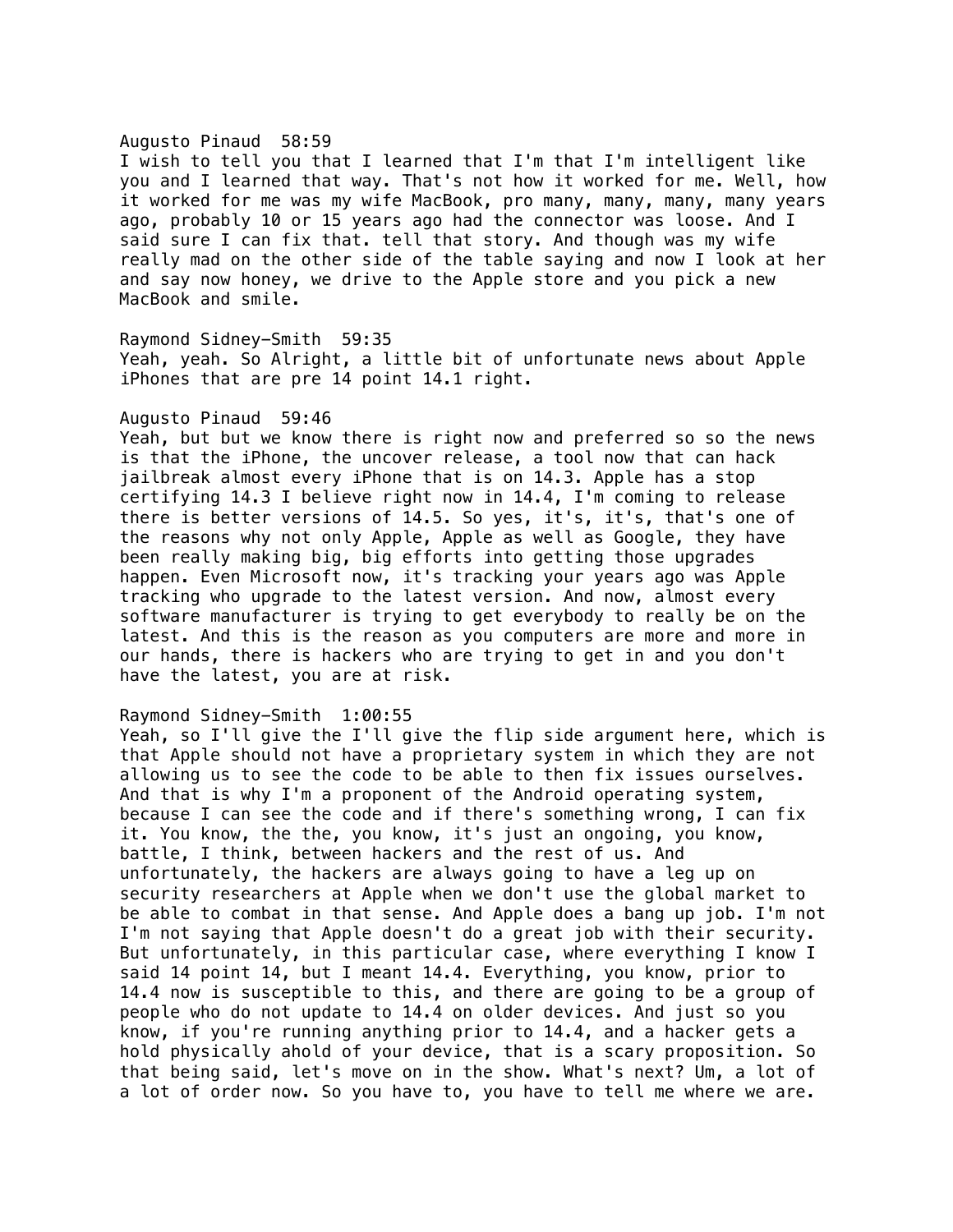#### Augusto Pinaud 1:02:13

Well, now, now that that happened, you create the order, but but that's fine. So the next news we have, let's go about outlook. And let's talk about the new, okay, how Microsoft Outlook calendar is a logo is going to look a lot more like travel. And there are two things that were interesting about this. One, obviously, is the fact that they are changing the calendar to make it more, you know, like columns in Trello. But second, that they there is how much people is getting comfortable in the Kanban boards and how people is getting comfortable in things like Trello to the point that Microsoft is noticing, and trying to give you a familiar interface. And and that is important because it's important to remember it Microsoft for many, many years. Okay, was the the leader on the interface. Okay, actually, when you move, you know, 15 years ago, 10 years ago, when Apple calendar came out, people said Oh, but it's not outlook. Okay. And now we're looking Microsoft looking into the other developers into what they're doing, and that it's a fresh air for some people and for some eyes of designers.

## Raymond Sidney-Smith 1:03:42

So there are a couple of really important productivity pieces here. One is that outlook has always been an all in one productivity system. And they are recognizing that people are having to utilize tools outside of outlook in order to be productive, especially in the enterprise world. And so they have decided to start going down this path of trying to bake in some productivity pieces into the tool. This first step was Microsoft to do I think purchasing Wunderlist and baking in the parts of of Wunderlist into the Microsoft to do app. Now they're bringing that into they synchronize those at those tasks between Microsoft to do and outlook, you're going to see more integration with teams, and Microsoft Project into teams as well. So planner, all of those pieces are kind of coming together the idea of the Trello board in there, I have a tendency to be a little bit skeptical here that this is going to really pan out to be as wonderful as Microsoft wants it to be, especially since this will not look good on mobile devices. And they are really terrible about synchronizing their applications across web, Windows, Mac and mobile. And so if they can figure that part out, and really bake a Kanban board based system into this into their interface, across the ecos system, this can be really powerful. Until that happens, I'm gonna, I'm gonna just earmark that as to be determined, because I just don't I don't trust Microsoft to be able to pull that off. If this was Apple, baking a Kanban board into, into into Apple notes or into calendar or into reminders, I would be paying attention to that. And Atlassian would be should be shaking in their boots. But in this particular environment, you know, as as well as Microsoft has done in the last few years with their cloud services. And otherwise, I just really don't think that this is going to be useful to them.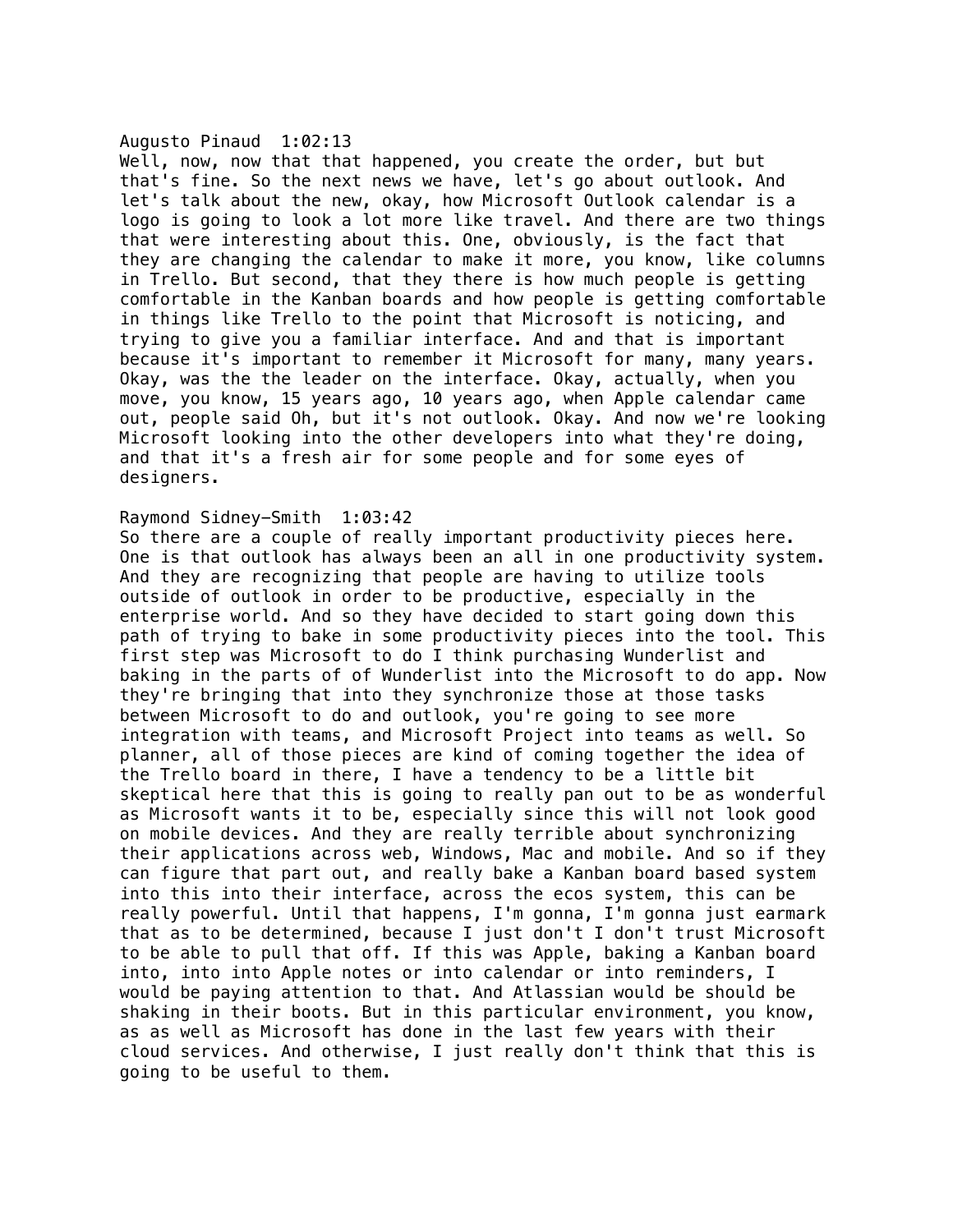# Augusto Pinaud 1:05:36

And my mother told me if you have nothing nice to say, move to the next news. So the next news is about millions of VPN users.

## Raymond Sidney-Smith 1:05:46

And this is just our general note in every show that you need to be very mindful of your security, if you want to be if you want to be unproductive, get hacked, you know, we need to really be conscious of the fact that everything we do now has some digital footprint. And, and yes, VPNs are great, but only if they are not taking your data and tracking your data. And so you need to pick your VPNs wisely. I'm a big fan of private tunnel, they may not be the fastest VPN in the world, but they are run by the open open VPN project. It's a very nominal fee, you can have up to I think three or six different devices in an open tunnel account. And am I getting the name right open tunnel? Let me make sure I think I said private tunnel. Did I not think private tunnel? I'm gonna have my coffee this afternoon, clearly. But private tunnel is the application there run by the open VPN product project. Yeah, private tunnel. And again, it's just about having the right VPN, if you want to be able to watch, you know, like my sister in law loves watching Korean shows. She's She's from South Korea. And so she likes watching Korean shows like she's back home, and they're in Portland. So it's nice to be able to use a VPN to be able to watch those shows. Like you're in another country. That's all well and great. But you just have to make sure you have the right VPN is that are not tracking you. And clearly these VPN we're tracking these people's data. And now all of that data has been exfiltrated. To some hackers. That is not great. not great at all. So all right, on with the show, because Joe, let's move on from my PSA about security.

#### Augusto Pinaud 1:07:23

No, I think I think your PSA about security. It's, it's really important. So our next news is I'm going to let you talk about this. Because, you know, it's all about Google phones and, and the pixel so and the underwater photo. So I'm going to let you talk more about that I am the iOS guy. And my knowledge of Google is really, really limited. And I'm planning to keep it that way.

#### Raymond Sidney-Smith 1:07:53

Yeah, so so Android 11 is the current, you know, most mostly current operating system for Android. and so on 11, Google has basically brought out a couple of new features in between now, and when Android 12 scales out fully to everyone. So you know, once they launch it out of beta, and it goes into GA, into general release for folks, general availability, as we call it, GA, until then, they still release features. And one of the features was they, the few features are in the recorder application. So if you if you're running a pixel device, you can use something called a recorder and recorder is an application. That is if you know what otter is the otter.ai. It's basically an application that does that directly on your phone. So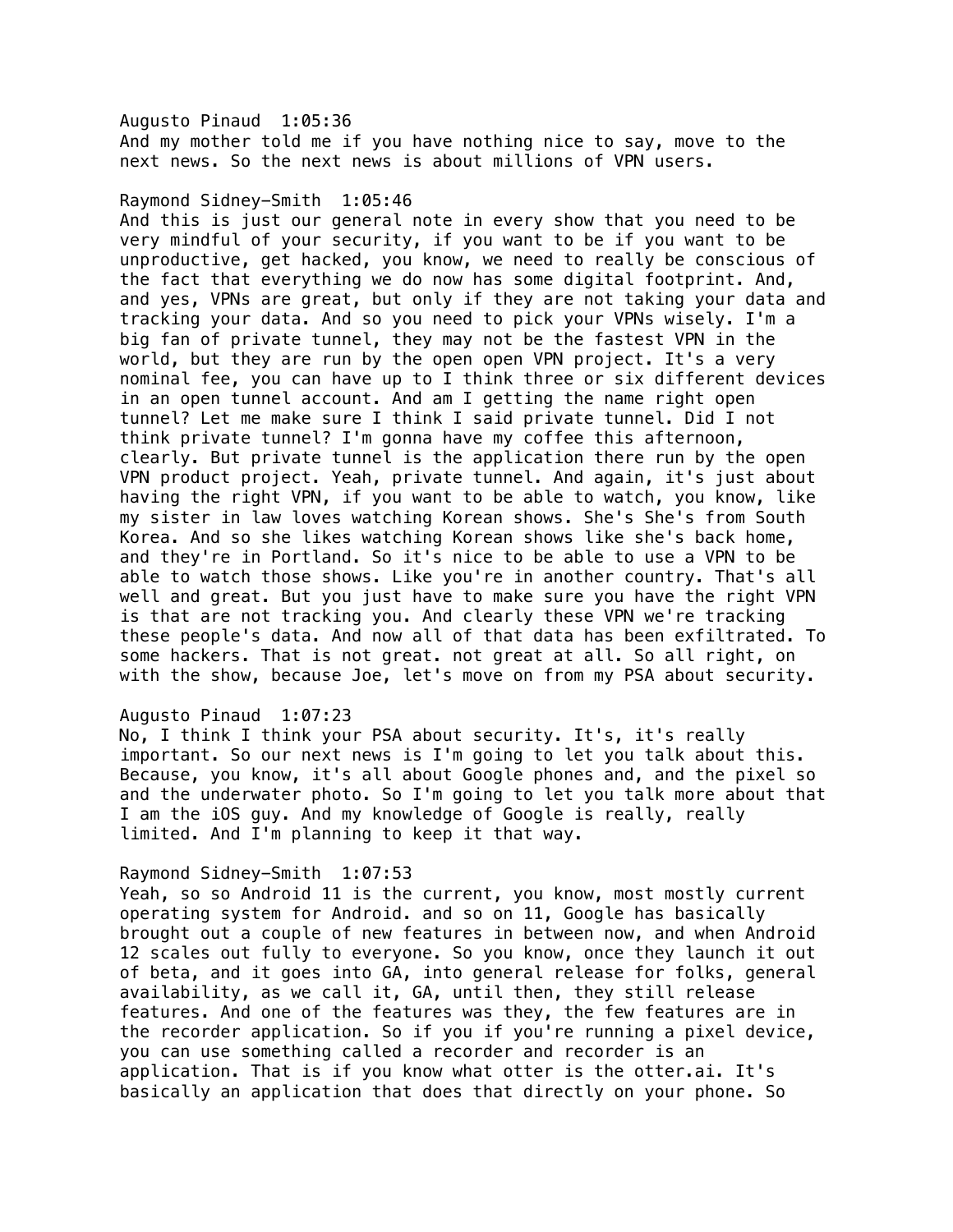using some machine learning, it's capable of recording and transcribing the audio directly on your device. So it's secure. It's not pushing anything to the cloud. But now they're giving us a web app, and the ability to backup those recordings to the cloud. So I can have a recorded audio and the text that it has transcribed, backed up to my Google Drive account. So that's a really great additional feature. I'm a big fan of Google recorder because I'm capable of recording myself. Just thinking out loud journal entries I do in recorder now so that I can just talk it out, and then copy and paste the text into my journaling app, and all kinds of great. So now if you go to recorder google.com you can go ahead and play search and share the audio files that you choose to upload via the backup functionality from recorder then in Google Fit using the cameras on the on the pixel devices you're capable of now measuring your your heart rate. And I'm sorry, respiratory rate. And just oh no heart rate. Yeah, so you're capable of measuring heart rate and respiratory rate using the the cameras on your pixel device. That's pretty cool. I don't see many people taking great advantage of that. If you have one of the crackin sports unit. smartphone housings, you're now capable of connecting to the features in the Google camera app on pixel phones in order to be able to take underwater photographs. And it's just giving more features to your Pixel phone inside of the Google camera app that otherwise wouldn't be available to you before. And then the one that I'm really excited about, I'm gonna skip the pixel stand. Who cares about that, but the most important piece here is that within g board, you now have smart compose in select applications. So you might see smart compose inside of Gmail, when you're typing something and it gives you some like light grayed out text. But if you hit tab, and then enters it, this is both in the mobile application as well as in desktop. And if you don't see it, you can turn that on from the from the gear icon, click on Gear icon, cook all settings, and then you'll you'll find the smart compose feature there in the Compose sections. Well, now they are bringing smart compose to many other applications. So in essence, it can guess what you're going to type. And then all you have to do is go ahead and either swipe the spacebar in order to, you know, accept it, and, and go on with your day. Really, really great to see this machine learning technology come into the system. And Yep, so those are the updates to the pixel. I'm really excited to see this, how this web and this web interface and the backup kind of works. I have two pixel phones. I did note to everybody that I am not. I'm not against having gadgets. And so I'm interested in seeing how the two different pixel phones actually work with the recorder like, will the microphones be better or worse? That kind of thing? I'm really looking forward to playing with them.

Julie Bestry 1:11:42

Is that so you have two phones so that you can talk to yourself?

Raymond Sidney-Smith 1:11:45 Yes, absolutely. I pick up one and I go Hi. And then I pick up the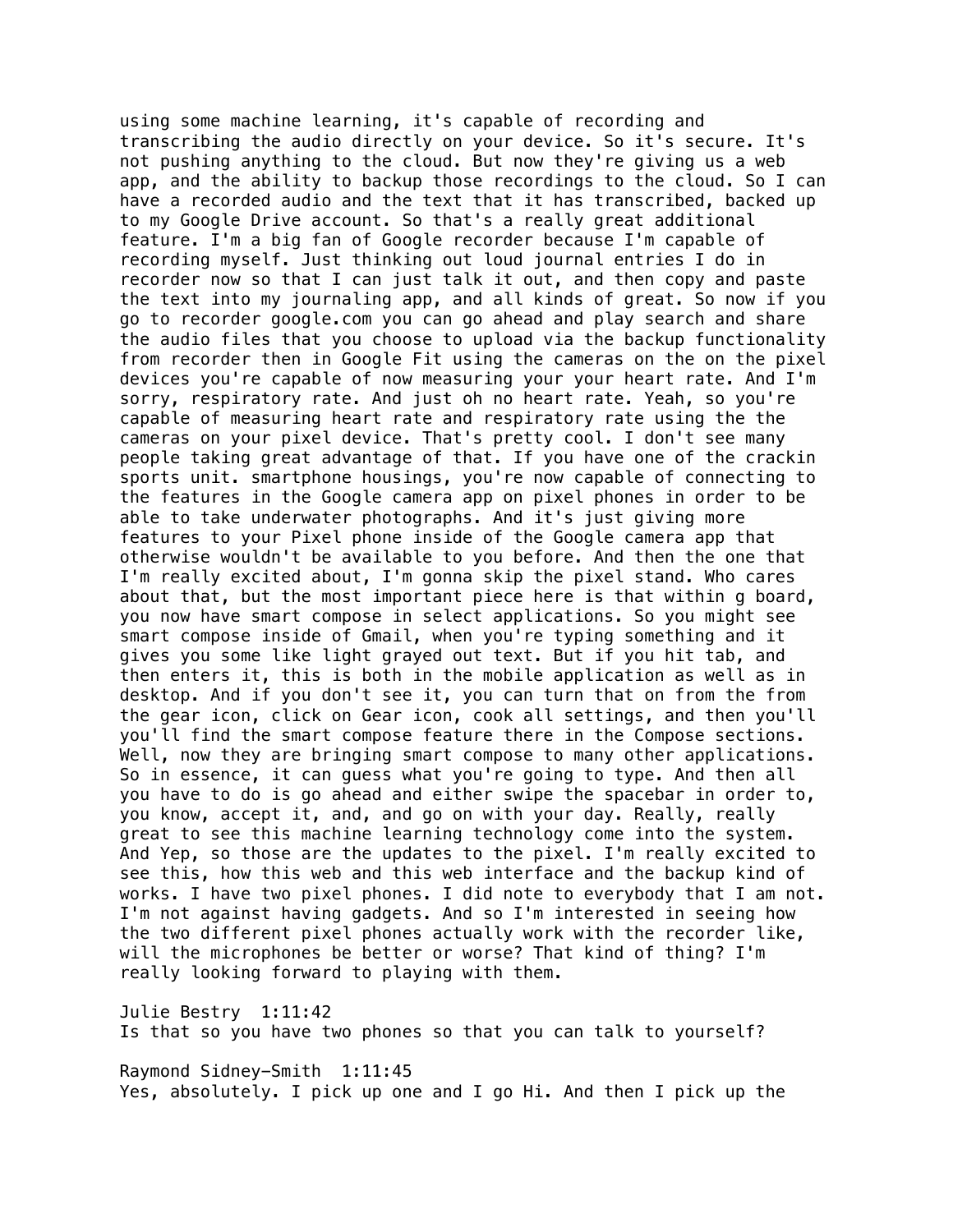other and I go, Hey, no, it's just it's work, separation, work separation, I'm trying to create better, better separation between between work and so two different sides of my work. And so having the two phones helps me has been helping me do that so far.

#### Julie Bestry 1:12:04

Wouldn't it be great if cell phones work more like the the ring master lines that we had in the 80s, where it rang one kind of ring? If it was for the work version of you, like the mom and dad and a different ring, you know, it used to be a different ring for the kids, you could have a different ringtone for for the people who know you, you personally somebody should work on that. Some somebody listening who's who's in in the wireless industry get on that for us

## Augusto Pinaud 1:12:35

would actually actually Julie in if you work there, on the iPhone, again, I'm not Android guy. So I cannot say but on the iPhone, you can change the ringtone for people. So in my case, the ringtone is nothing. Okay? Do not make noise because I'm a believer that you need to earn the right to be loud on my phone. So that makes it really easy for me to get those noises,

## Julie Bestry 1:12:59

right, you can get rid of your ringtone or you can do you have Do Not Disturb and have priority callers. But what I'm thinking is, if you had two different phone numbers that came in to the same phone, so that you had your business line, and your personal line, all coming in to the same piece of hardware. But you would know immediately, you know, so it's like, if you're getting if you're in a business meeting, and you get another business call, well, you're not going to answer it because you are prioritizing the client who's right in front of you. However, if you're in a business meeting, and the personal rings, and you and you can see that it's your child's school and there's an emergency, you'd be able to address that. Or if you see it's your mother in law, you can mute your phone and push it away.

#### Raymond Sidney-Smith 1:13:45

Yeah, so there are applications actually out there like line two, and some others that allow you to be able to have a soft phone, it's not an actual, you know, hard a sim based line on the phone. And that's really the problem that I'm having because I have multiple sim related to my one phone. This gets very complicated, but I have multiple Sims related to this phone. And I want to leave that personal. And I want the work stuff to be on the other. But because Google binds, I use Google Voice. And so Google binds to the to the sim number, you have to have that but you know bound to the sim number. I can't overcome that physical limitation that Google's providing. So the additional phone is giving me the workaround, in essence. But yeah, I would suggest anyone to check out line two, I know that GoDaddy also has a I forget what they call it, but it's like they're they have they also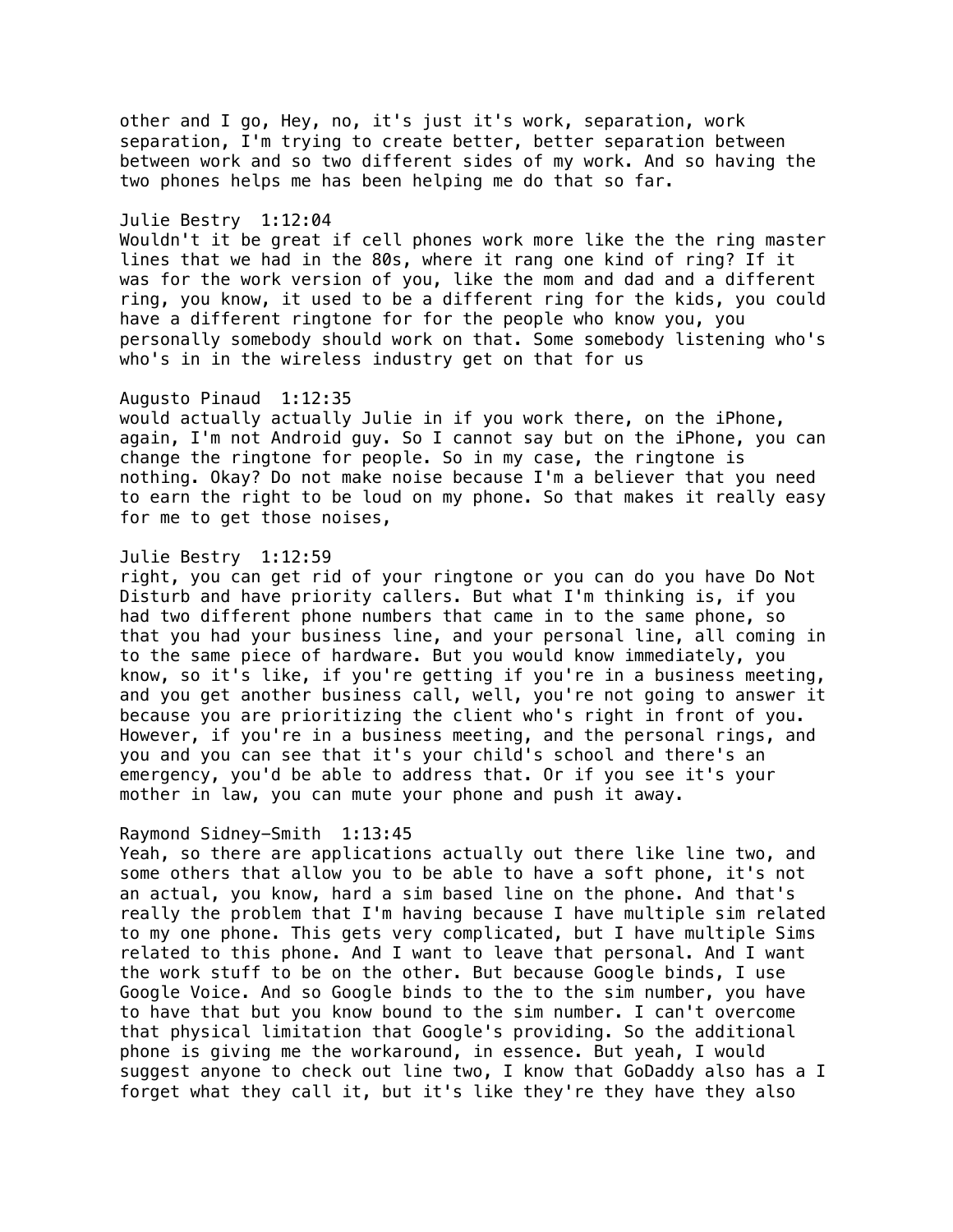have a phone number you install an application and when someone calls, you then have a dedicated number for your business. And then then you're controlling for separating the two of them. But I would I would love greater telecommunications companies to have that control built into the devices that would be a little bit you know I think see more secure than then otherwise. Alright, moving along with gousto. What's our next story?

#### Augusto Pinaud 1:15:10

I'm sorry, I'm laughing at the other chat as Dr. Berg is saying, I know many people that they think they have earned the right to be loud, but haven't. They're just loud. I'm trying to hold it. But so true. Our next news is on Microsoft building a new web based desktop application. And

# Raymond Sidney-Smith 1:15:37

yes, so this is for Microsoft Teams. And and so Microsoft Teams currently runs on electron akin to Evernote and many other applications Trello. You name the applications, many of them run on the electron JS framework. And they are weighty applications are actually pretty, pretty large installs on most Mac and Windows devices that not withstanding Microsoft Teams gives me so many problems when I have Microsoft Teams meetings, I think I think I've had the the number of Microsoft Teams can count it on one hand, because every experience with it has been traumatic. And so I've just decided that no, I like this idea of a web app, it's of course going to be more limited. And it's for devices that are resource limited. And that's great. And we'll see what happens. But

## Augusto Pinaud 1:16:29

we need to see what happened because this has just said I, my experience with teams is especially on the web. Yeah, technically, you can go on the web. And every time I go into web, something happened with the apps tend to work better. So

#### Raymond Sidney-Smith 1:16:48

Alright, and with that we have reached the the more than halfway point, but this is the halfway point of our show. We're going to come back and have more Julie Bestry, we're going to have more stories, just a few more stories left in our stories of the week. And then we'll get into new tools and our story of the week and our featured story of the week. So let's hear from our sponsor this week, which is Productivity Voice see after the break?

# Sponsor Voice Over 1:16:56

ceAre you feeling that you need help implementing a personal productivity system a goal or a habit like the weekly review? Do you need help making your current system more robust? Do you want a quick checkup of your current systems to ensure they are the best solutions for you? With more than 20 years of experience in technology, personal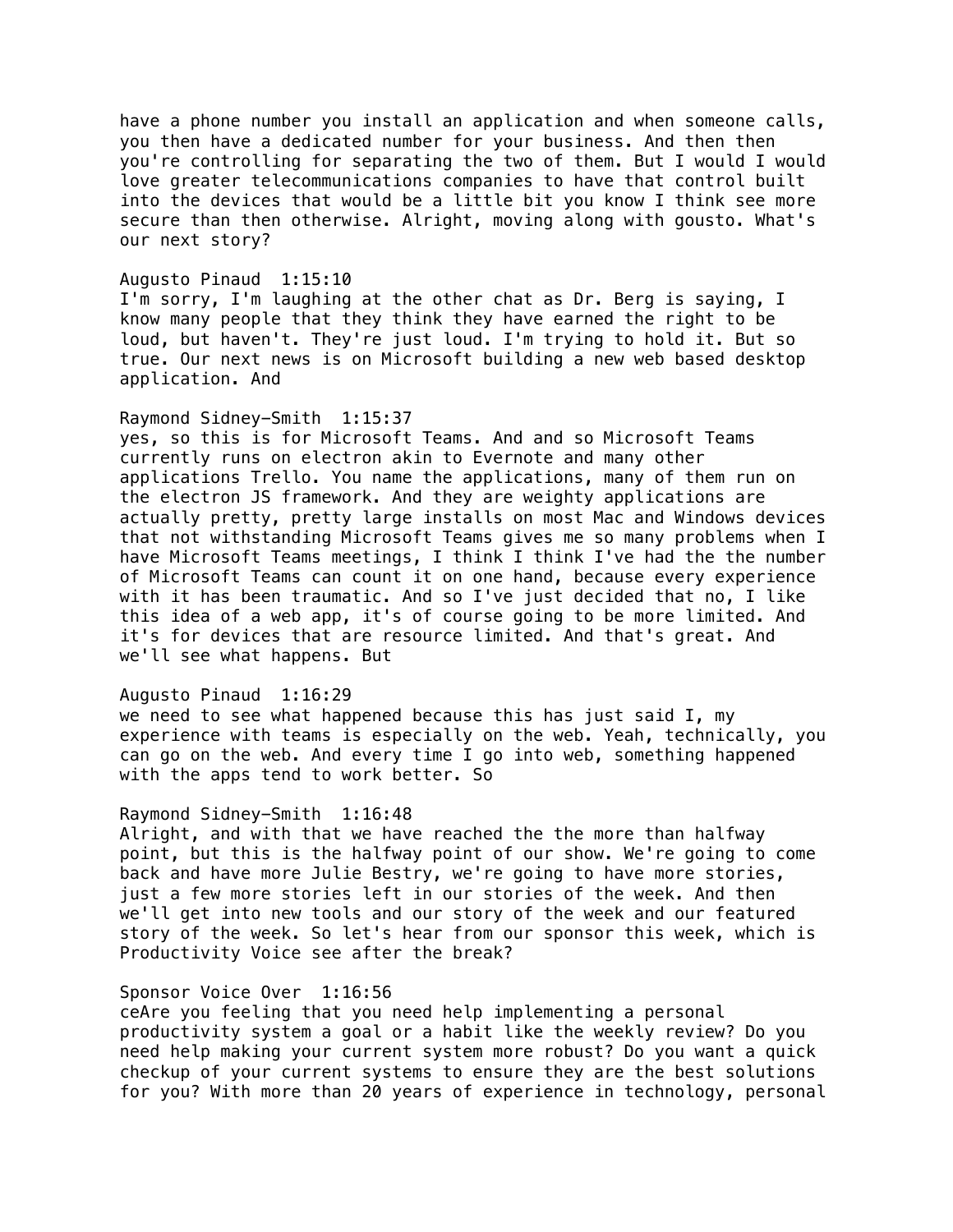productivity and GTD productivity voice can help you review, renew, create or fine tune your system and your personal productivity. Visit productivity voice comm forward slash Anything But Idle for a free 30 minute consultation. Let's achieve more enjoy more and feel more wins in the game of being productive. Head over to productivity voice comm forward slash Anything But Idle today. And now back to the show.

Raymond Sidney-Smith 1:18:04 Welcome back, everybody to Anything But Idle. I'm here with Augusto Pinaud, and our guest today, Julie bestiary from best results organizing. How's it going, Julie?

Augusto Pinaud 1:18:14 Good.

Raymond Sidney-Smith 1:18:16

Good, good. Good. All right, we've got a few more stories this week. These are the more heavy topics. So we'll be we'll be having a little bit of discussion here. And so Augusto, what is our next story this week?

## Augusto Pinaud 1:18:28

Our next story come from a life of productivity and its title, where do goals come from? And it was a it was it's a short article to read. But it was really interesting because I do a lot of work with with this. You know, and I and I have said many times that one of the most common problems I found is that when you ask people people tend to on overestimate what they are going to accomplish in the next 12 months, but underestimate what they're going to accomplish in the next three years. You know, and it's typical for me to ask a client, what are you going to do in the next 12 months and get this long list? How about the next three years under you see one of the two things on the bottom of that. And the other problem with that is what are their values what I call when I do coaching the where what are the things that don't change in your life or that change in a really slowly with with the years because when you have those things clear. Now you can understand from where those goals and how those goals match those things. And suddenly, I see a lot of all over the place. You know what that produce is that one gold you evaluate one way one gold you evaluate with separate separate set of criterias and that will never help you to really have consistency as you move forward and give you that feeling of success and accomplishment.

#### Raymond Sidney-Smith 1:20:09

Yeah, so the article itself really talks about, in essence, what why you make goals in the first place. And many times there are these defaults that are running. But I consider values, right. So I consider a number of value as much as belief systems having values. And so I use it in a much broader perspective. And I try to keep it in that broad perspective. Because sometimes when people say values, they they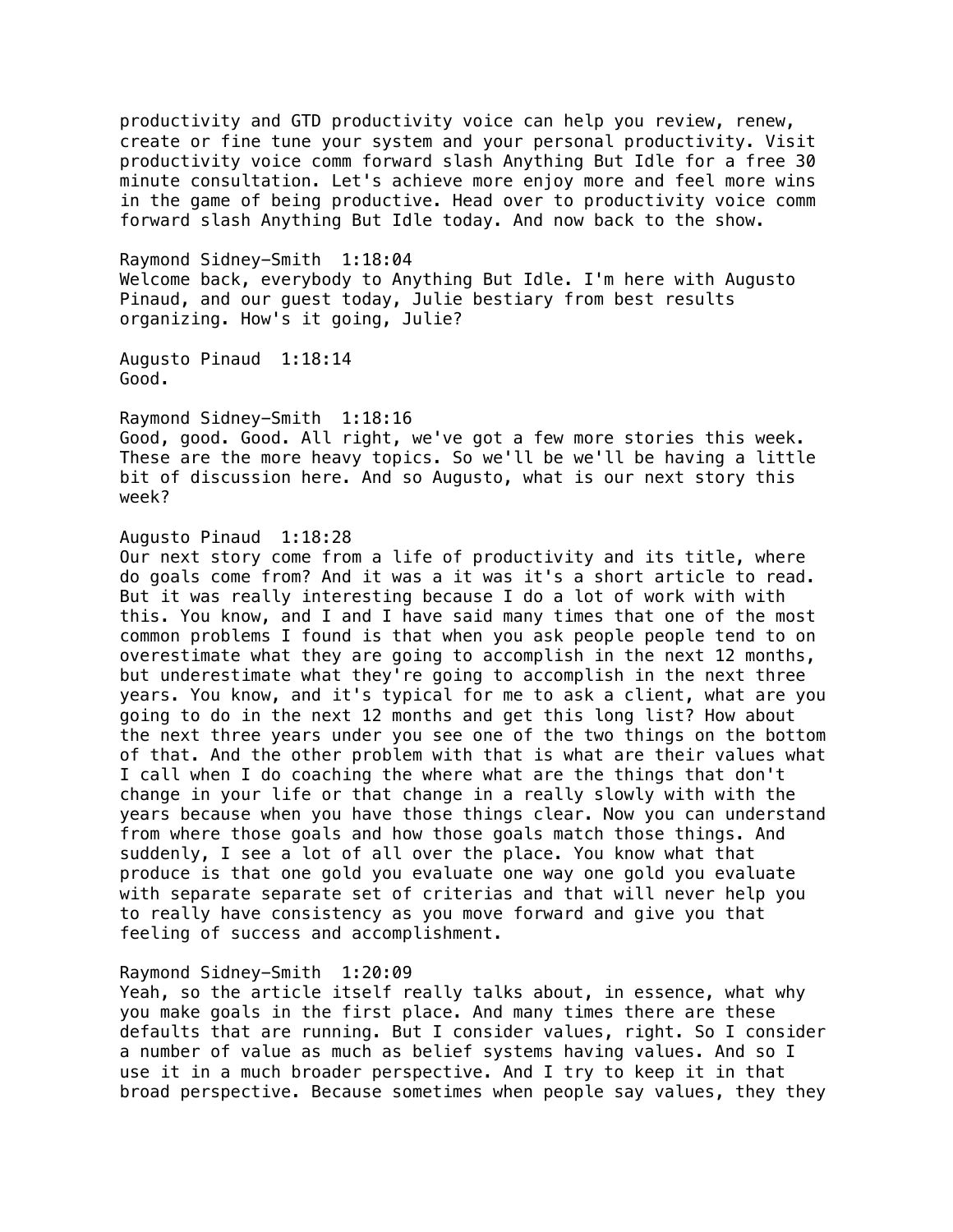mean different things. And so I tried to think about this from everything can be a value. And in essence, he's saying, what are those default values that you have in your life, and sometimes they make our goals based on those defaults without challenging them. And if you can challenge those goals, those values and still feel like your goal is appropriate, then you're, then you're probably making a good choice in terms of having that goal. I feel like I feel like that's the message that I got from the article. Is that what you've got, Julie?

## Julie Bestry 1:21:06

I would agree. One of the things I took away, though, was that it reminded me of a blog post I've written a long time ago, you know, we look at SMART goals. And everybody talks about specific, measurable, attainable, relevant and timely time based. I started calling them smarty goals, you know, like smarty pants, it's like, you need the Y at the end, they need to be your goals because society's goals, your parents goals for you, your your values that, you know, that we look at, there are these defaults. I think one of the biggest defaults is money, that is attaining things. And a lot of people who have spent their entire lives attaining tangible things, or attaining status, aren't necessarily happy. And it's it's that they were chasing, you know, they achieved exactly what they set out to get. But they didn't stop to think, did they want what they were getting?I think a lot of us, you know where you've heard me talk about I've been very I had been reading last last month, the ADA Calhoun book, why we can't sleep. And it's primarily it's sort of positioned as about the midlife crisis of Gen X women. But it's really applicable to all Gen Xers and really all people that we were kind of sold a bill of goods that if we worked hard if we kept our nose to the grindstone and did these things that were set out, you know, you you go to college, you get a job, you get a better job, you do all the things, these things that you'll be happy. But what if you don't want the big house in the suburbs, or what have you want the house in the suburbs and you don't want the job that makes you work 60 hours a week, or maybe you want the job that puts you on TV and podcasts and don't want kids or you want kids and you don't want all the rest? And we really don't tend to stop and look at that I have a conversation with friends All the time. This is dating back to when we got out of college and I wrote it down after reading the article what I said is being smart doesn't obligate you to being aspirational. What you want should only be what you want you don't have to chase that and i'm sorry i i thought that was turned off he's things happen

Raymond Sidney-Smith 1:23:44 of course

Augusto Pinaud 1:23:44 Yeah. Yes, I read phone and that was Batman people we apologize but Batman needed to read.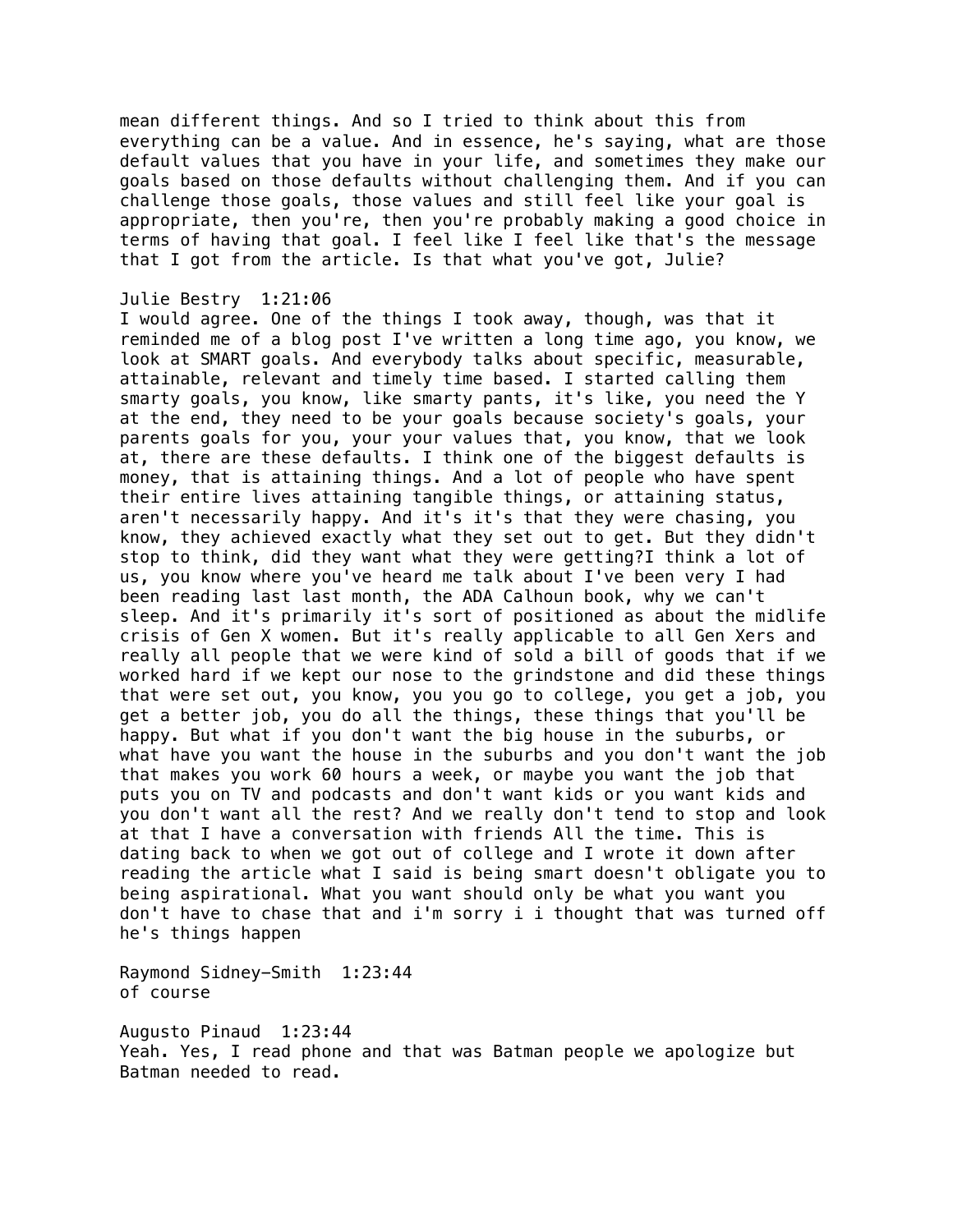Julie Bestry 1:23:54 My last word it was very well timed. That was very it was it was good time management as far as that goes.

Raymond Sidney-Smith 1:24:01 Alright going from goals to a little bit of life work balance, although the article talks about the problem of work life balance. What did you think about the article about work life balance and the problem what was the argument given by the author Augusto

Augusto Pinaud 1:24:19 said you were going to ask Julie to start when you throw me under the bus.

Raymond Sidney-Smith 1:24:24 So I

Augusto Pinaud 1:24:27 work life balance is like minimalism. Okay, you and I never throw you first on there.

## Raymond Sidney-Smith 1:24:33

So I'll cover I'll cover the big ticket items. And so this is this is by an lor lecan. And what she's talking about here is as she says the problem with work life balance is that work just summarizing her bullet points here I'm breeding her bullet points that is she says work and life are not strictly separated. Your work is not necessarily just a job, your work, maybe just a job. You may not want to achieve work life balance, work life balance. assumes a narrow definition of work. And work life balance is a myth. And she basically covers all of the big ticket points of why when we talk about life, work balance, we are frequently talking about mythology. And that frequently brings up all kinds of triggers for people that make them feel like somehow they are wrong. And as I am want to always say, it's that, let's stop talking about how much people are wrong. And let's talk about systems that help people actually grow. And if we stop talking about systems like this concept of work life balance, then we actually can start dealing with the issues of Yes, you may feel a pain point. And that will make you want to change as much as you can want to grow. And do this from a joyful perspective. Julie, what were your thoughts there regarding the article,

#### Julie Bestry 1:25:50

I thought the way it was broken down was was really important. Sometimes you have a job, that's just a job. And, you know, another expression, my friends and I, when we, when we worked on in television used to have to remind one another, when things got rough, it's just a job, it's not your life. Because especially in your 20s, and 30s, when you are still, you know, taking all of your building blocks to create a life, your job is the biggest part. And it can feel like it is your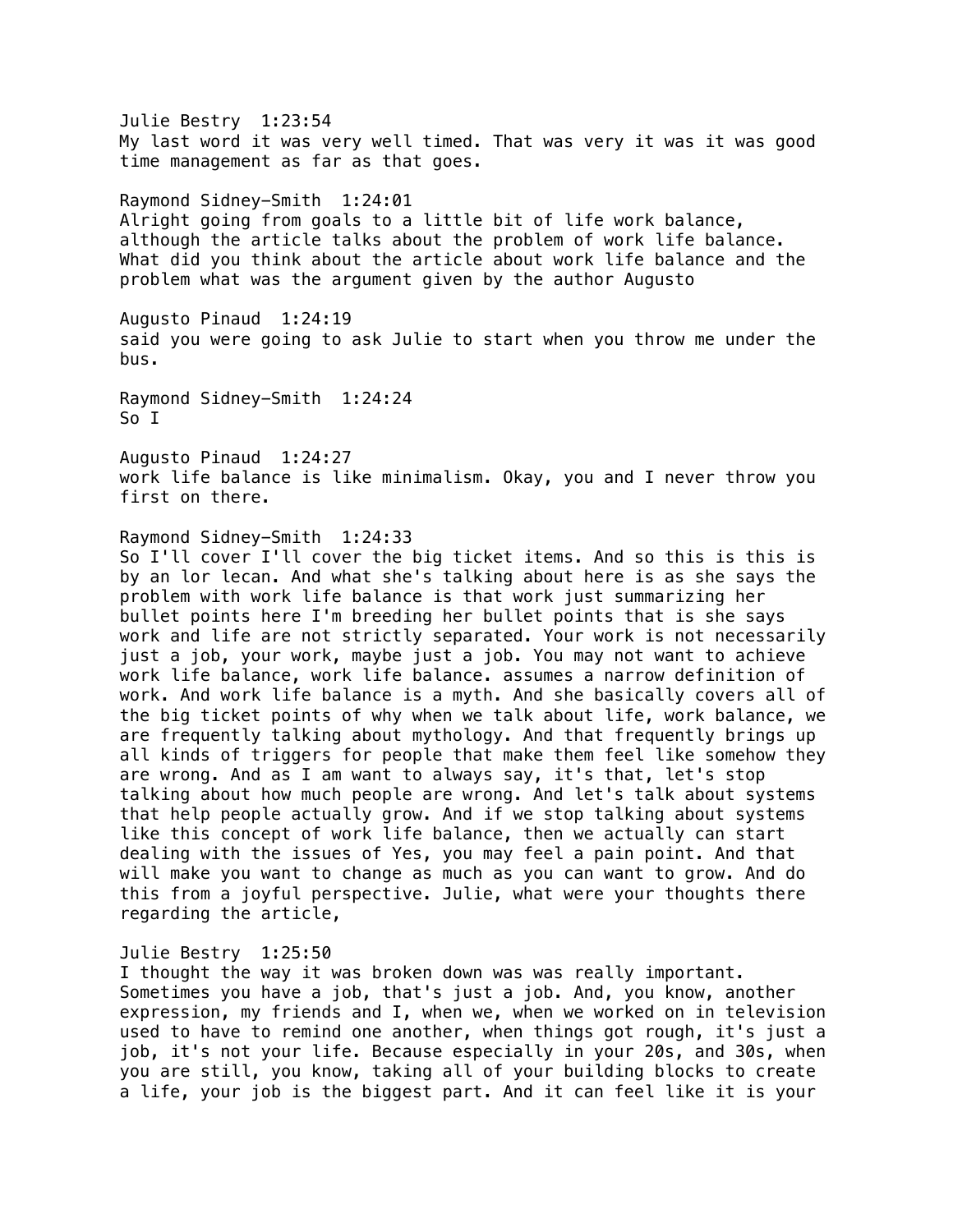entire life. This is why historically, when you didn't have a work life balance when men got to retirement age, their identity, and once they stepped over that, that dividing line, they turned 65, they got the gold watch, and they retired, their identities were gone, women had previously experienced this, with the empty nest syndrome, you know, men don't usually worry about the emptiness. When you have a job that is all consuming in your life. It's it's often Okay, it's alright that I don't have, you know, friends or health or a night out or anything. Because look how successful I am that I'm doing XYZ in my career, until what happens and, and the, you know, the business world tanks, and then your, your, your company downsizes everybody, and there is no job, what happens to your identity. So whatever you're doing, it's like what Ray said, whatever you embrace, is going to be what's important to you, okay? Whether it's what you want to be important to you is, is another thing, so you're going to have to you're going to have to take the skill, you know, learn the skills, we're all going to have to, to look at our lives to have that self knowledge and say, okay, for this week, or for this portion of my life, I'm going to focus on my career, but it's not going to be the only thing I do, I'm still going to have elements of working on my health working on my friendships. As guys, you know, that it's, it's, it's hard to make friendships after school once you get into your 30s and beyond. But because men and women make friendships differently, which is a huge part of that work life balance. Women tend to build these rich, robust relationships according to research based on discussion and experience. And men's relationships tend to be more based on activities. So women build these, these rich, robust relationships. And men tend to be friends with their wives, their wives, friends, husbands and their kids, friends, parents, and do activities with them. But there's that lack of depth so that if you moved to another city, you don't have that relationship anymore. Guys, guys don't tend to call and chat with each other on the phone for an hour. Women at least Gen X women still talk on the telephone and have a little bit more of that work life balance. And again, it's a terrible term because it makes you think you're you're looking at a scale or a seesaw. And we need to come up with a better metaphor.

#### Augusto Pinaud 1:29:19

And that's where my problem comes into term because people tend to think they need it need to balance and it doesn't I mean it's okay to be on a period of your life where you are Oh work and or your own life and you are all whatever, what, what is important is that you are clear on the why on the why you are doing that work, why? And you are conscious of that balanced or unbalanced or, or whatever you wanted to call it, you know, it's okay. To that your life and your work is is the same and it's okay that you're work, it's and you're extremely passionate about it all that is, okay. What is important in this case is what worked to your Why? What gets to that? Why what resonates with that? Why? You know? And, and I see it in people who, well, I need to get the new job. Why? Well, because I've been three years in this. And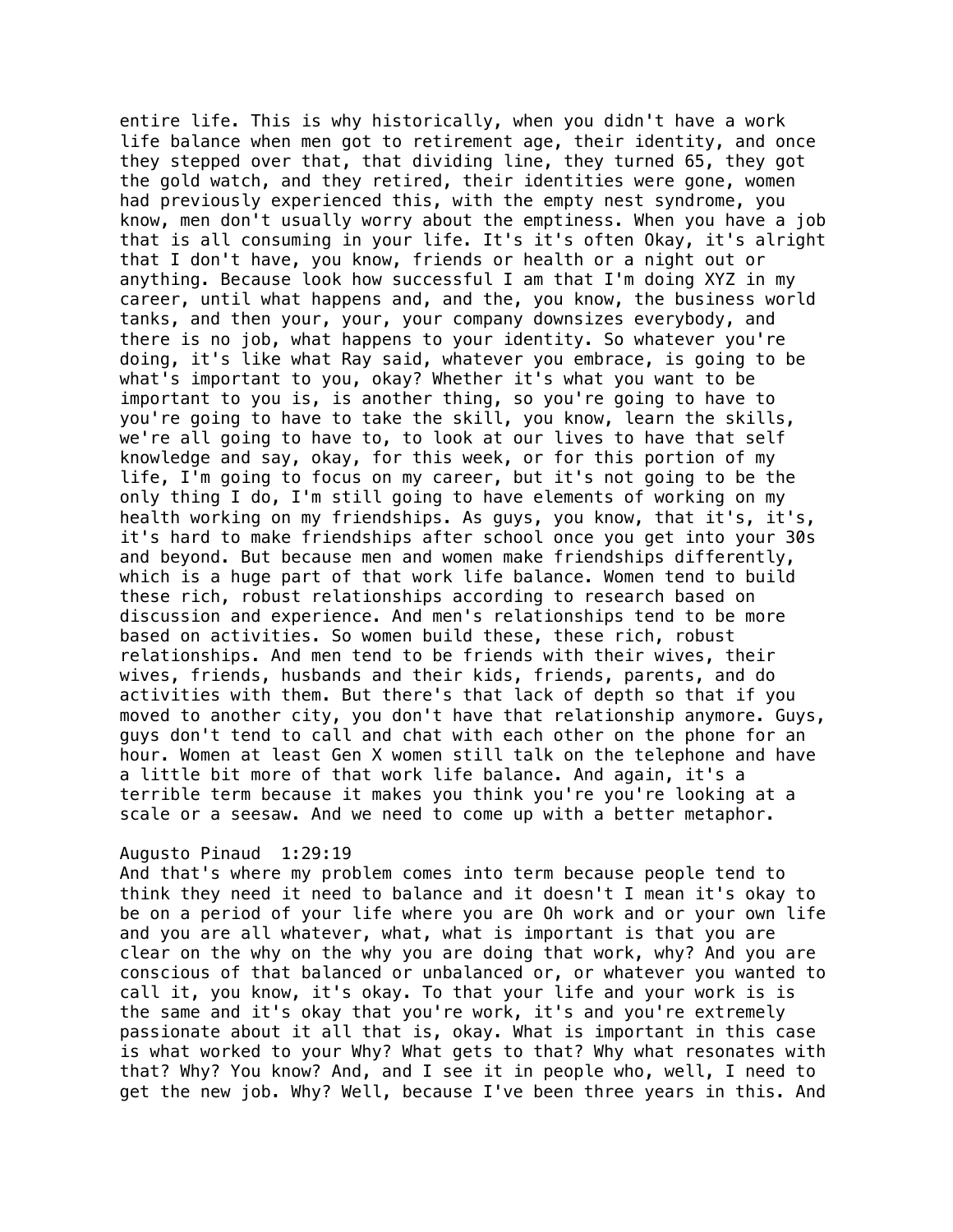so what is what you want, you know, you want, you need a new job, why do you need to have you consider and I tell these two people a lot what's working before you go and look for the new, shiny object, figuring out what's working in the current because I see so many people changing from A to B, and discover or now I miss all this. And some of the things are silly. I was working with somebody pretty senior and one of his criterias was as a Microsoft Surface. We may laugh about and he said, Oh, no, no, no, if I'm, if I need to move to this, this thing need to come with me. And if the other Corporation cannot offer me this same technology, I'm not interested is one of the was one of his criterias. But I mean, it sounds silly. But that level of clarity. And that level of know the why and what you want, it is really, really important. And sadly, most people don't have it. And what they're looking at is a way in which I will put two aces on one side and to be from the other one on somehow their balance, the balance is relevant only in regards to your why and nothing else.

## Raymond Sidney-Smith 1:31:50

Fantastic. And so we have one final story, before we go to our tools of the week. And this story actually ends up being a video that I will embed or Augusto will embed one of us will embed in the show notes itself. So it's a YouTube video, it was by the Microsoft work labs team, they were having a discussion around basically research that they've been doing at the at the work labs program around virtual work. And of course, one of those things that that's why they did videos called you know, you should you should have a virtual commute was this idea of helping to establish routines, helping to establish productivity, behavioral interventions that can really help make people more productive. And of course, so talking about that from a Microsoft player, but I really found the conversation, very thought provoking in the sense that it really made you think about how you set up your virtual environment and how you actually work throughout your day. Again, from my perspective, routines are far more important than habits. And so in that sense, when they talk about the virtual commute, it's about establishing a routine, and helping you be more productive by virtue of that scaffolding, the things that are anchored to your day, that will happen, and therefore you can actually take advantage of them. And so I just thought the conversation was really quite interesting. And yeah, I really recommend that you go ahead and watch it, you know, after the show. So that being the case, Augusto, did you have any comments? And then yeah,

#### Augusto Pinaud 1:33:20

and actually, I will keep it short. But I think it's important that people review these behaviors, often, especially with all the changes that we are having, because the routines has changed. And we have established emergency routines. And those emergency routines now have been turning into more permanent routines, evaluate them and see what is working and what is not working for you and what needs to be changed or added because it is really important. And yes, we all need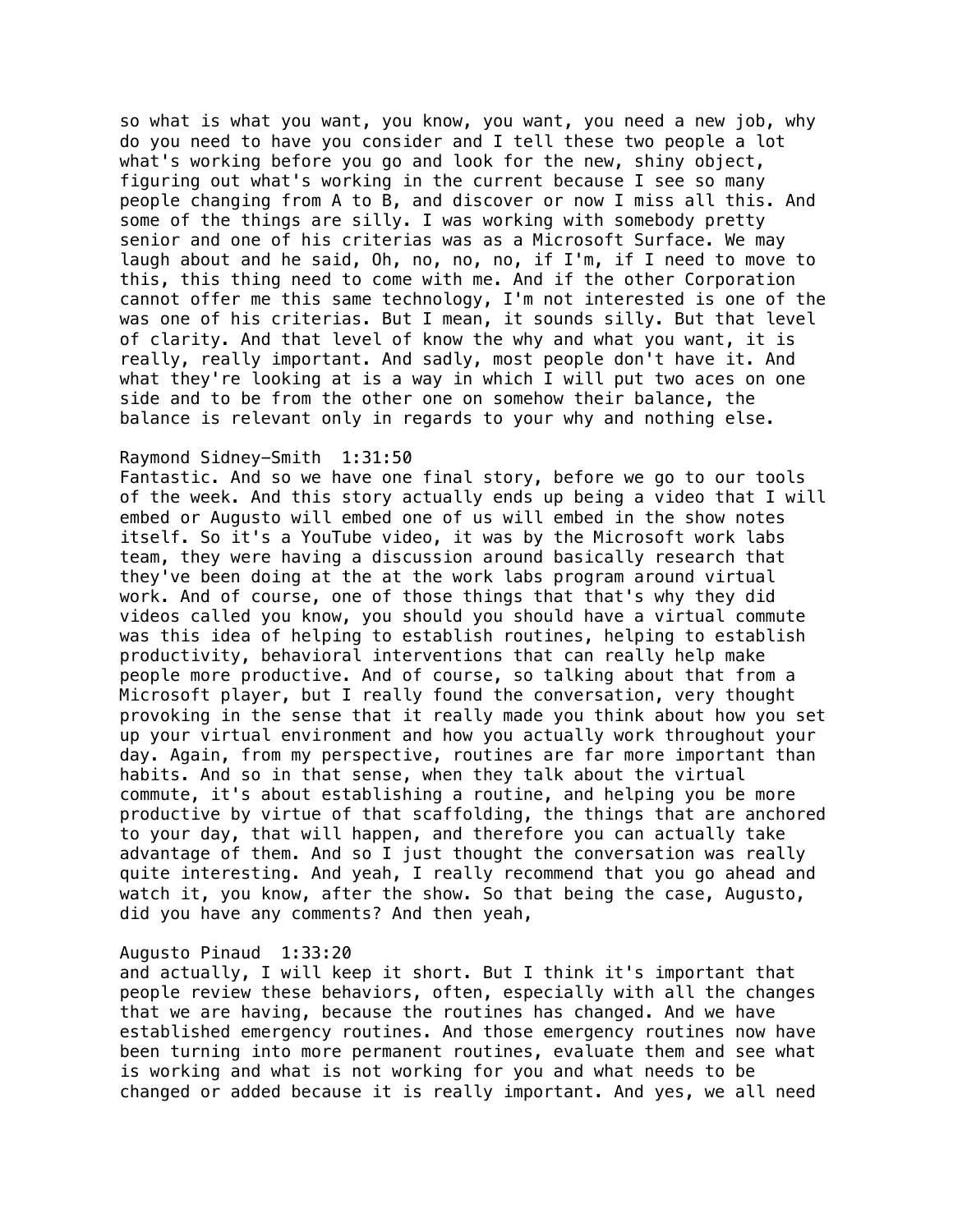them.

Raymond Sidney-Smith 1:33:54 Absolutely. And so with that we have reached the end of our normal headlines for the week, we still have new tools of the week, and then our feature story before we wrap. And so new tools of the week, of course is our time to talk to you about personal productivity tools and services that we think you might like a gusto and I come across many personal productivity tools and services each week. And so in this segment, we get to share a couple of them with you. And so in honor of International Women's Day, and actually one of the women who is in the running for the top 10 female productivity experts is I wanted to just give a hat tip to Penny's anchor, she has a an assessment called the P 10. Productivity accelerator, you can take the assessment and really understand where you are with regard to your own productivity. And so you should definitely check it out. It is it is at p 10. dot app I believe it is and I'm trying to get over to the screen. There we go. And so if you go to that P 10 dot app, you can go ahead and learn more about the assessment. But in essence, you go ahead and evaluate yourself and then it gives you really great ability For you to be able to track then your success toward these particular areas that that Penny has identified. And so a technologist as CEO, and really great person all around has been on the show here. Actually, she was on the show, the last time Julie was here on the show with us. And so you might not have recognized because she was in a Halloween costume, but but she is a serious technologist and a serious productivity expert. And so just really, I wanted to let everybody know that the P 10. app is out there, the productivity accelerator app is available to you. And so check it out. Augusto, what is your new tool this week?

# Augusto Pinaud 1:35:38

So the new tool it's an application for it's a widget for iOS called What are you doing now. And you know, with all the distractions with this pandemic has been increasing. So it is important sometimes to write down what is what you're doing. And this application allows you to write one thing and say, a widget, and you can write one thing. So it is really cool for when you get that interruption. And you can come in a widget really quick and write a writing proposal. Okay, so when people leave, okay, now you can come back to do that, you can come back to that to that thing, a piece of paperwork, but the reality is most of us are glued to the device. So it is really, really useful to have that short reminder for when you get stuck, or when you get distracted or when you and instead of coming back to Okay, what is what I was doing when I got interrupted and waste, you know, significant amount of time.

Raymond Sidney-Smith 1:36:36 Fantastic. Wonderful. And now, Julie, what's your tool this week?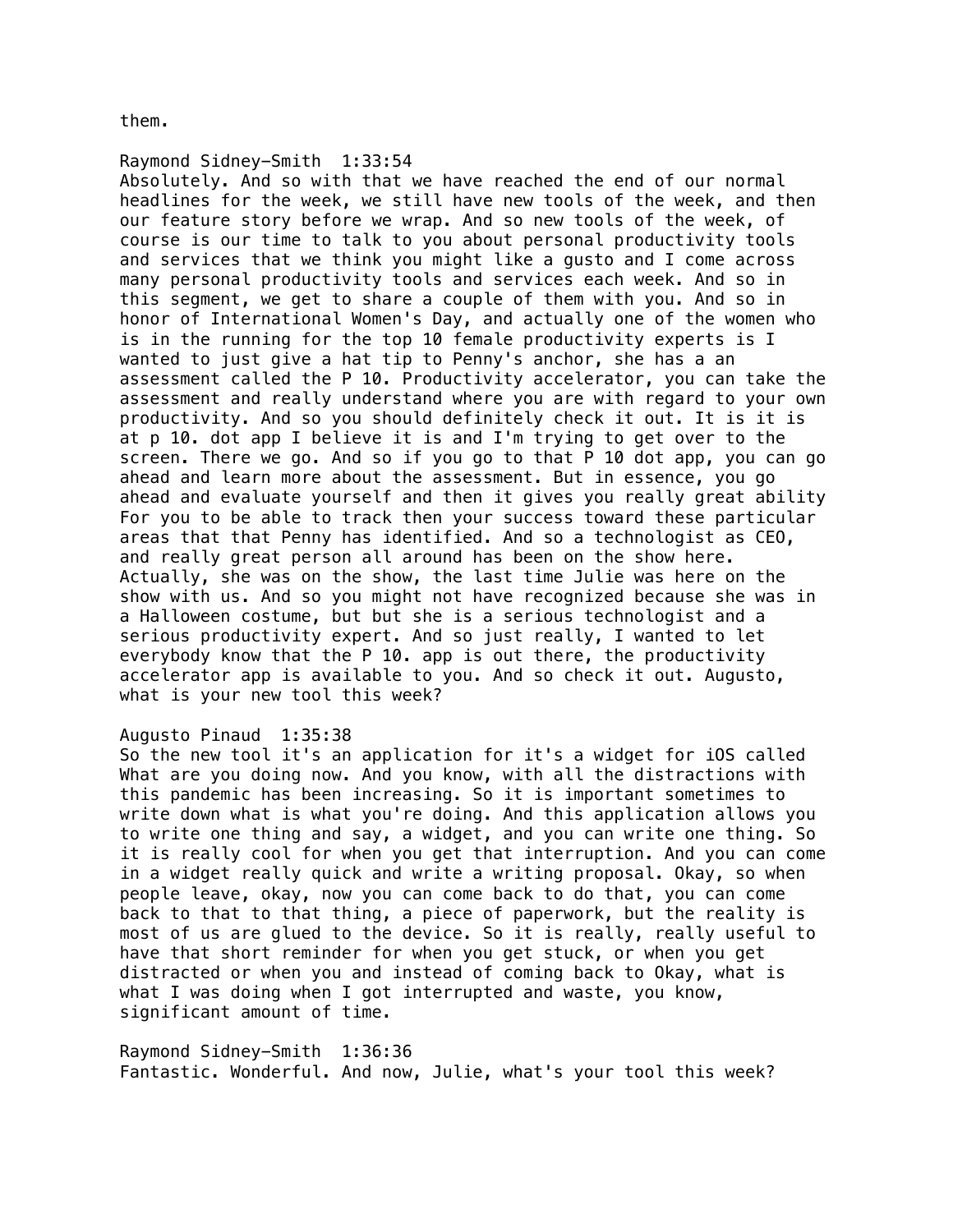## Julie Bestry 1:36:41

Yeah, I, I sort of I cheated. Since I was a woman on the call. I cheated. I have to but they're related. So when I find out about a lot of posts, when I decide what a lot of apps, when I decide what I'm going to write a blog post about last week, I was talking about accountability, I wrote this blog post count on accountability, five productivity, sport support solutions, and I was speaking generally about, you know, getting accountability partners, groups, working with professionals using apps and events. And the thing about accountability partners is you don't always want to count on a friend or a colleague, sometimes you want somebody who is disinterested in your life. So you're getting that feedback, you're getting the the the accountability of working with some with someone, this notion is that productivity is boosted anywhere from 200 to 300%. When you do co working and I know Ray, you are all about co working. So I know you appreciate that. So focus mate was my my first. So what I love is that you can go in you sign up, you have an idea of what you're going to work on. And for 15 minutes, you get assigned a partner. And basically you're seeing one another just like on a zoom or a FaceTime or something, you have somebody to set you know, it's sort of like that, that virtual go desk partner in in college where you had somebody sitting across the desk, and it's body doubling what we call in professional organizing that notion of body doubling, you're both doing the work simultaneously, you're not necessarily having to interact with one another. But there's this external accountability regarding you're externalizing your own goals, because you do better when you are doing something for someone else. We're terrible at accomplishing things for ourselves. But when we have somebody else, somebody else has a vested interest in us even in a very theoretical way. This is great. So I liked I liked focus mates approach. It was very straightforward. It was very simple. And then related to that, because we were at this this task management conference, I ended up writing a blog post that went live this morning, about FFO accountability. I called it flow and flow accountability. And one of the things that we've seen is that people have zoom fatigue having to deal especially now where we can't be together. And we're staring at the computers all the time. Our eyeballs are just tired of this. So I looked at instead of our eyes, what if we had an auditory way of feeling like we were around other people without actually having to talk to them. And so there were a number of options in today's blog post. But this what you've got up on the screen sounds of colleagues is just wonderful. You can use the sliders to as you can see adjust everything from the coffee machine which is much fancier coffee machine sound than any of you probably had in your offices before you went remote. The sounds of people the printer the rain on the window, I will warn you however, you probably are going to want to keep the office dog it's a very barky winter Office dog. And yet sometimes you get to hear somebody whispering Good, good boy. But the office dog gets a little tiresome after a while. And I would also just like in real life, turn the slider for the telephone down, because it's it's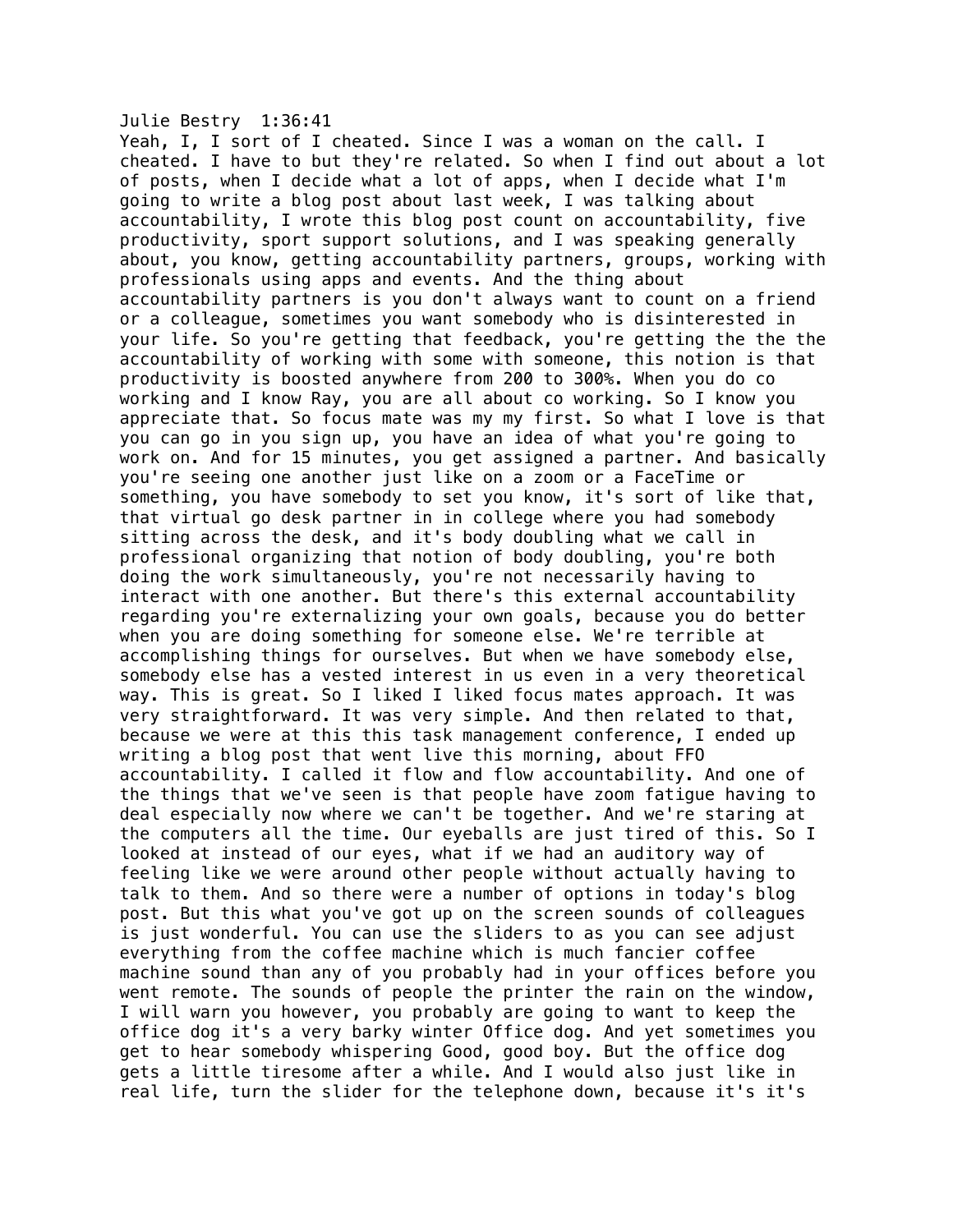kind of an annoying phone. This was put together by a Swedish ad agency, in combination with a sort of recording studio that works with the ad agency to come up with these sounds. It's very simple, there's nothing fancy, you can also click on the Spotify. And instead of having this playing all day, in your background, you can get almost like an album. Remember, record albums, you get what's called a playlist of different types of office sounds. So you can get what there's one called cocktails, cocktails, and typewriters. And those are things are about anywhere from two to five minutes of very specific office sounds so that you can get a sense of the atmosphere that you like. So you can either get accountability, actual accountability, working with other people, or you can create an environment that gives you some foe accountability so that you can get into flow.

# Raymond Sidney-Smith 1:41:13

Fantasy, fantastic. Thank you, Julie, for the two tools of the week. And so those are our new tools of the week. And that leads us to our discussion today on the featured story this week. And this is all about really a functionality is quite plain. So Apple has created a facility for being able to automatically transfer iCloud photos to Google Photos. And what I wanted us to talk about was, Why the heck is Apple doing this? Why did they decide to build this functionality into it? And what productive uses Do we have around this tool? And so who wants to kick off the conversation of Why? Why does Why did Apple do this?

## Julie Bestry 1:41:59

Well, for my I don't know why they did it. I know why I might want it. You know, you either get you know, some some free iCloud space or 99 cents a month, or then you jump to this big expensive thing. Well, if you've ever been on vacation, I was on vacation in, in in Europe. And I ran out of space because the photos that I was taking, or were taking up so much of my iCloud space. And so I had to offload some apps and sort of do that on the fly. I think because and somebody who's who's who's got more experience in in AI, cloud photos could could tell me otherwise. But if we can have our photos in iCloud, but maybe iCloud photos, but not necessarily have them on the phone and taking up space, we could use our phone a little better. I think sometimes being able to sort of have yet another backup have another space to move it to for functionality. I don't know why Apple's doing it other than people wanted it. But it makes it a lot easier. Because if you ever had to take your photos from your phone, and if you wanted, it's like, Okay, I need to get them from my phone. But back them up. It's like, okay, there's Amazon photos, there's iCloud photos, it can be really overwhelming to have a switch that you can flip is going to make people happier, and Apple likes to do things that make people think they're going to be happier because of apple. It doesn't seem like a fine, financially advantageous decision for them. But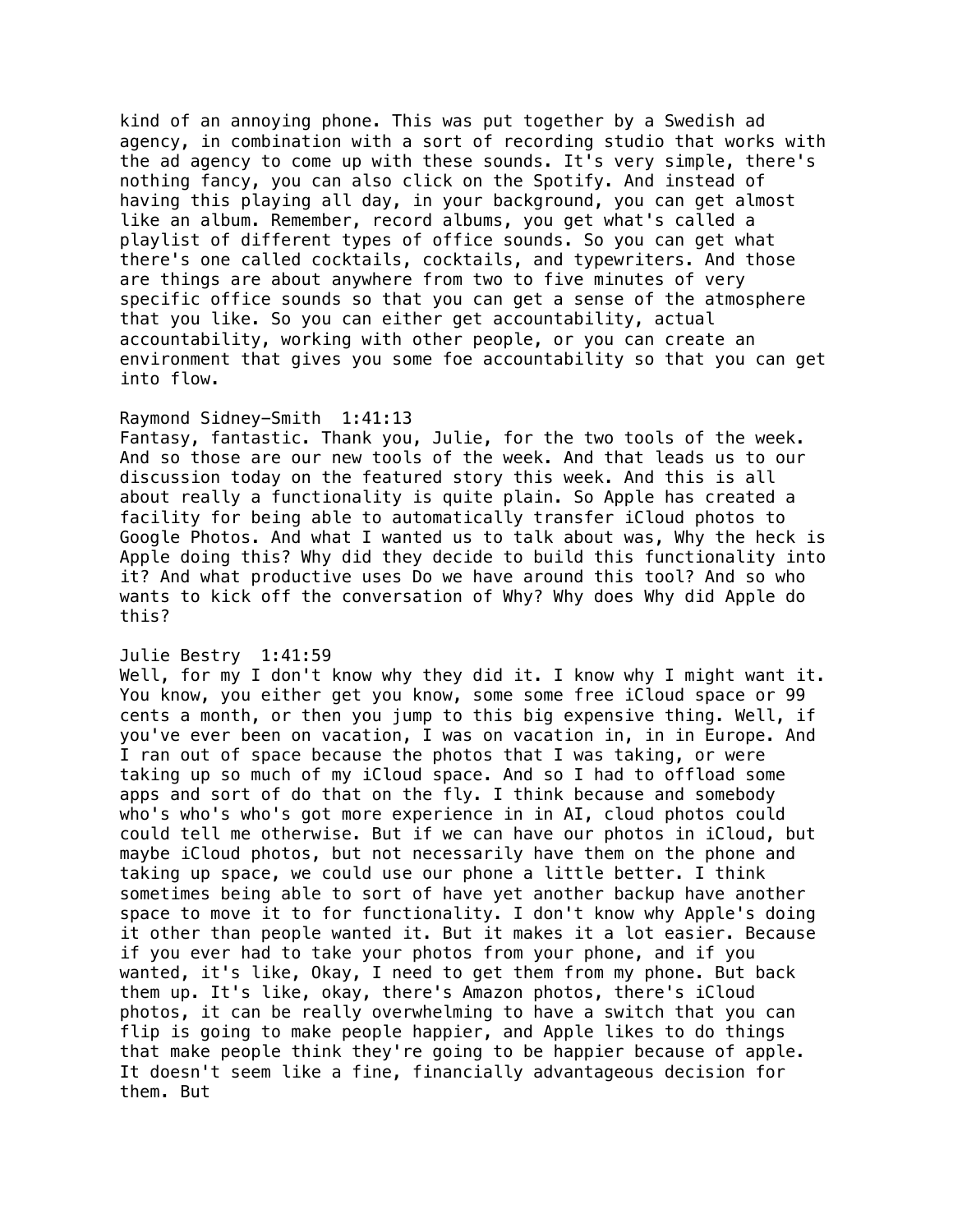Raymond Sidney-Smith 1:43:47 yeah, I'm right with you. I think this is a backup utility solely and purely there's there's no other note, there's no other cost justification for Apple to try and reduce its cloud services. And this is not a way for you to offload data in some way, shape or form. This was that it gives you a bit of safety in numbers. That is if you can place your photos in Google easily. Apple is not going to lose business to Google Photos. In essence, you know, people, people are either Apple fans or Google fans, they're living in one of those ecosystems and they're going to stay there. But if I can back up my data outside of the system, just in case, you know, literally all of the photos I own today are digital. And so every memory I own, that is outside of my own brain is in a digital format. And for me that's in a Google environment. But I've made the decision to back those up to another service. So that should you know I can somehow lose access to my Google account. There's any number of things that can go wrong and in the digital ID world that I could lose access. I want to have a backup. And today, Apple really didn't give you a really great way to do that. I think you're absolutely right truly that Apple just decided, you know what, just for convenience for customers to be able to do a backup, this is available only in a few countries. So just so that everybody is aware this is available in Australia, Canada, the EU, Iceland, Liechtenstein, New Zealand, Norway, Switzerland, the United Kingdom and the United States. And, and it can take several days for that to take place, you also must have two factor authentication turned on your Apple ID account. And of course, have a Google account, you have to have a Google Photos account in order for that to do that. And so your iCloud account may have, you know, 20 3040 100 gigabytes of data, you also have to have a Google Photos account with a Google one plan that can fit that data. So it's not like this is free. You know, I guess, if you had under 15 gigabytes worth of photos that will transfer and the free plan to Google Photos. But if it's over that, then you need to have a paid plan in order for that to that transfer to take place.

#### Julie Bestry 1:46:02

And photos are the one thing that people cannot bear to lose no matter even if you're running a business in your computer. You know, if you're using the belt and suspenders approach, if you've got your computer, your local backup and your cloud backup, you're happy. I don't know anybody who's happy with just the belt and suspenders approach. Everybody I know who really cares about their photos? Has like five or six complete backups everywhere? Because your photos or your memory when No, it is it is proof that you lived your existence?

#### Augusto Pinaud 1:46:38

Yeah. And I think there are a couple of interesting things. And one, you know, that Craig mentioned is there is this mindset, that the apple everything Apple is expensive, and I'm not saying they're cheap,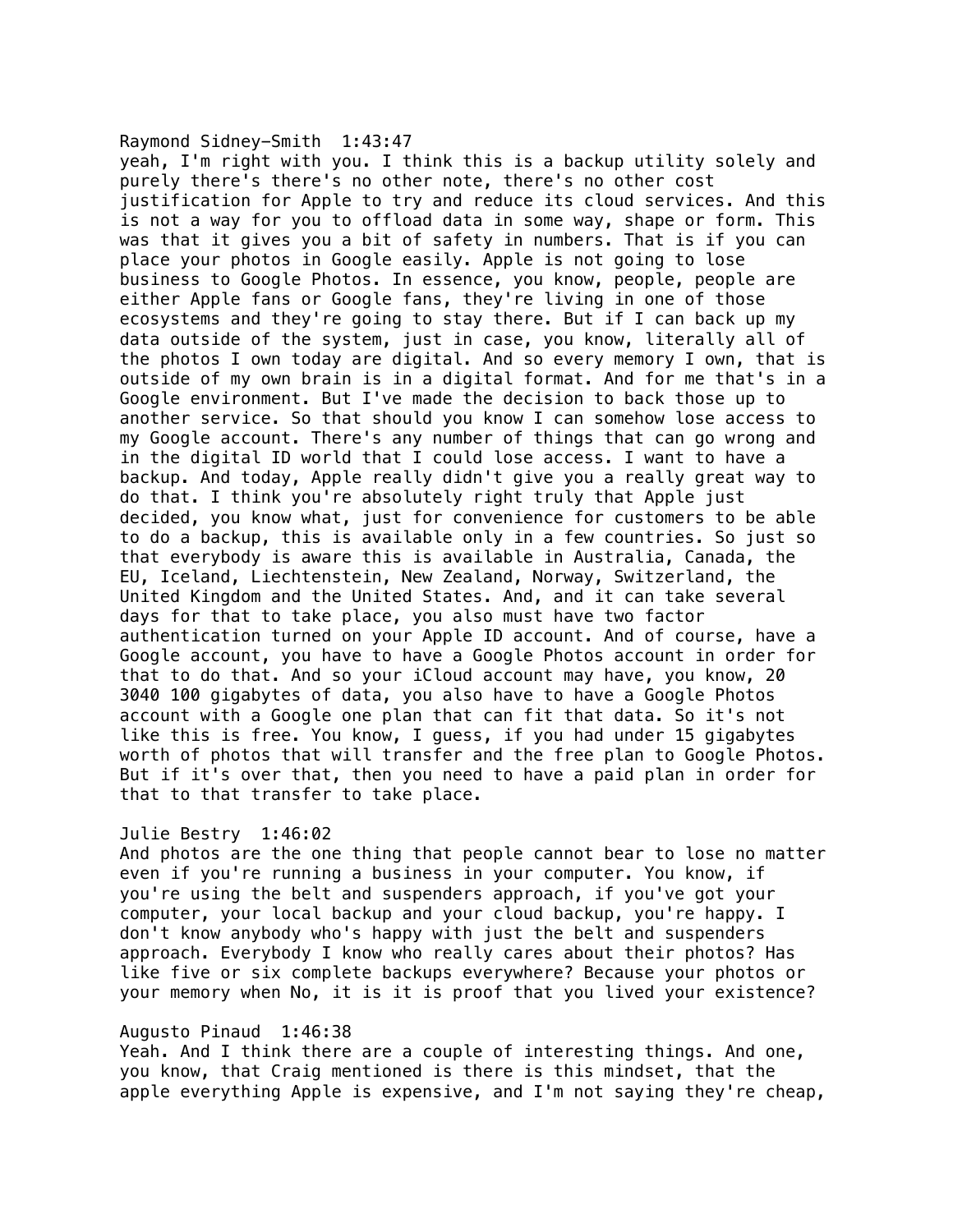but but but show that, you know, hey, fine, we'll let you move your pictures, you know, to Google and discover that it's not as cheap as you thought it was. And that is a good thing. You know, you could do that similar things like that with Dropbox for for a while, you can install Dropbox and tell Dropbox to backup all your pictures on your iOS was the Mac. So I think it gives the users the ability to feel, okay, my photos are so important, as Dr. Buck is sharing, let me give you many options that you can back them up outside, so that way if something happened to them, it's not my responsibility. Now, it is also yours that decided to take advantage of these things. And, you know, we have heard horror stories of people losing, you know, their pictures for not having backup. So being this is the kind of news that will make a lot of noise for regular people. So we'll give them an option to maybe learn about backups, make backups of their pictures, so that at least that's what I hope.

#### Raymond Sidney-Smith 1:48:01

Yes. And so continuing on that vein, just note that even if you do use the service, the smart albums, live photos, your photo stream content, some of the metadata, and some raw photos will not be transferred, it covers a whole wide variety of formats. So most photos will easily move over most videos will move over. But there are some raw photos that says I couldn't see a specific, you know, reasoning why one photo wouldn't or otherwise there may be size limits associated because raw photos can be fairly large. But some photos will will not be available, some will so so we'll transfer so just know this is not going to transfer. It's not like it's not just copying and pasting everything. It's selective in that in that regard. So just be be mindful of that. All right, that brings us Oh, Julie, there you are, Julie.

Augusto Pinaud 1:48:58 I wonder what happened was, you

Raymond Sidney-Smith 1:49:00 know, no, I you know, sometimes people leave the stage to sneeze or whatever I got.

Julie Bestry 1:49:06 I got kicked out.

Raymond Sidney-Smith 1:49:11 You got you got the proverbial digital hook. But we have reached the end of the show. I can't believe it. It's flown right by Julie, I really want to thank you for joining us. And, you know, the throughout the entire show and your contributions and I'm looking forward to next episode when we are talking about the quote unquote winners of the top 10 female productivity organization and technology experts. Well,

Julie Bestry 1:49:38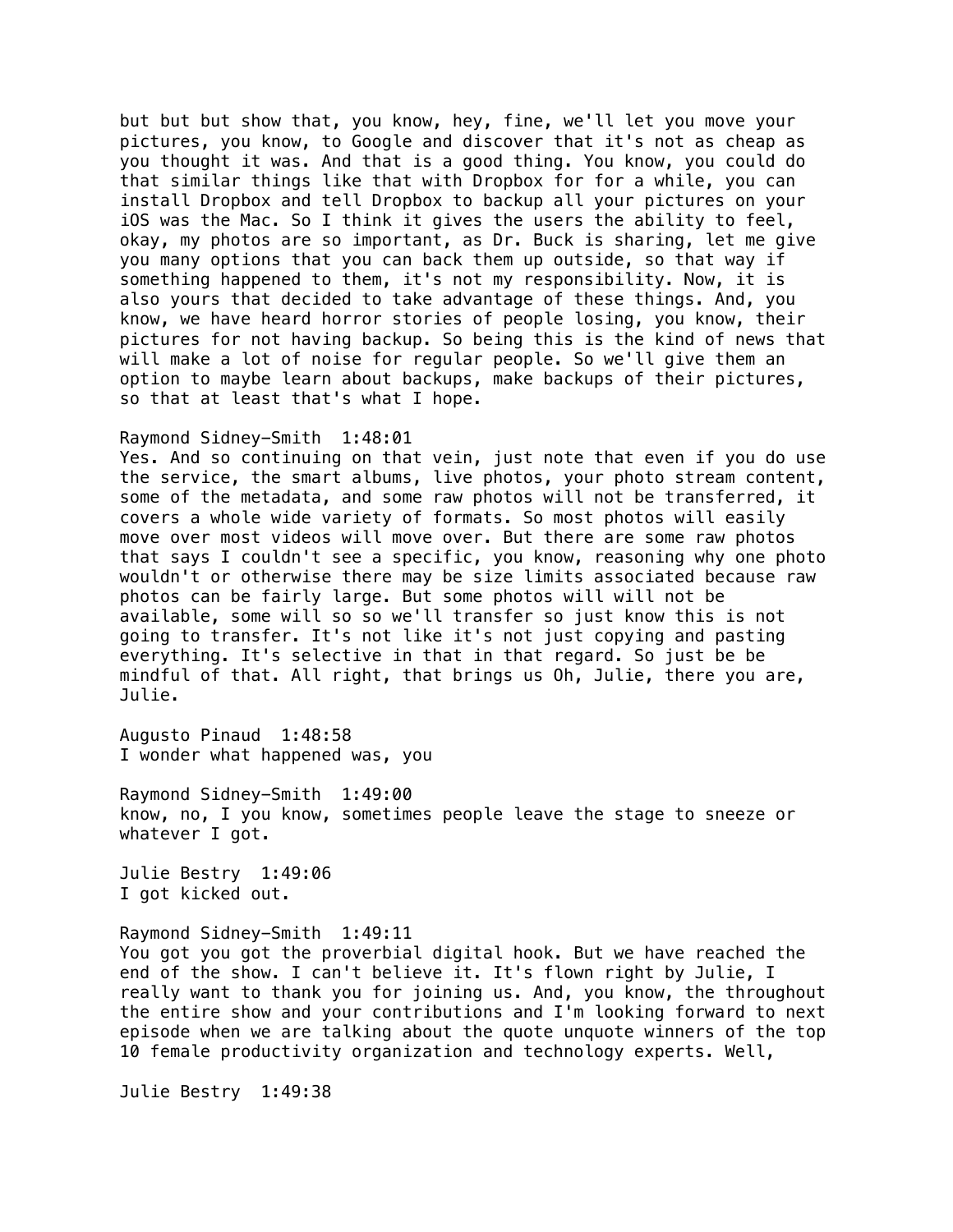I was thrilled to be here. I love hanging out with you guys. It's like we have we hung out all weekend at the summit. So this was perfect. Raymond Sidney-Smith 1:49:46 And how can folks keep up to date with the great work that you're doing? Well, Julie Bestry 1:49:52 I would say that the best way to do it is go to my website, which is my name. It's Julie best street.com and I am buy cheap to go to my paper doll blog. I don't just blog about paper, but paper and information. And, you know, paper includes those little green pieces of paper and even when they're red, recognize digitally, everything in our lives comes down to that kind of information. So Raymond Sidney-Smith 1:50:17 wonderful. Thank you so much, Julie. Augusto Pinaud 1:50:19 Thank you. Thank you, Julie. Julie Bestry 1:50:20 Thank you. Oh, Raymond Sidney-Smith 1:50:23 she said, Thank you for having you. And we thank her. Thank you. And so Augusto. That's it. Thank you very much as always for joining me here on Anything But Idle. Augusto Pinaud 1:50:35 So what's fun? Raymond Sidney-Smith 1:50:36 All right, everybody. If we have missed something, a story, feel free to head over to Anything But Idle. Basically, everything that you will need is on Anything But Idle comm so if we missed a story, if you need to comment or ask a question about a particular show, or a particular story that we covered, feel free to head over to Anything But idle.com there on the episode page, you can leave a comment or question. Additionally, you will also find show notes inside of every episode. So those will include links to all of our stories. As I noted, the video from Microsoft will embed it directly there in the show notes, tools of the week, extra stories that we didn't get to cover in the show, those are all caked in there. We also have text transcripts available available for PDF download, where you can actually read it directly on the page, just click on that Read More link, and it'll pop it out. And so you can listen and read along with the transcript. If this is your first time watching the live stream, feel free to hit the subscribe button. That'll give you notifications when we go live in the future. You can also click the thumbs up icon. And that helps us